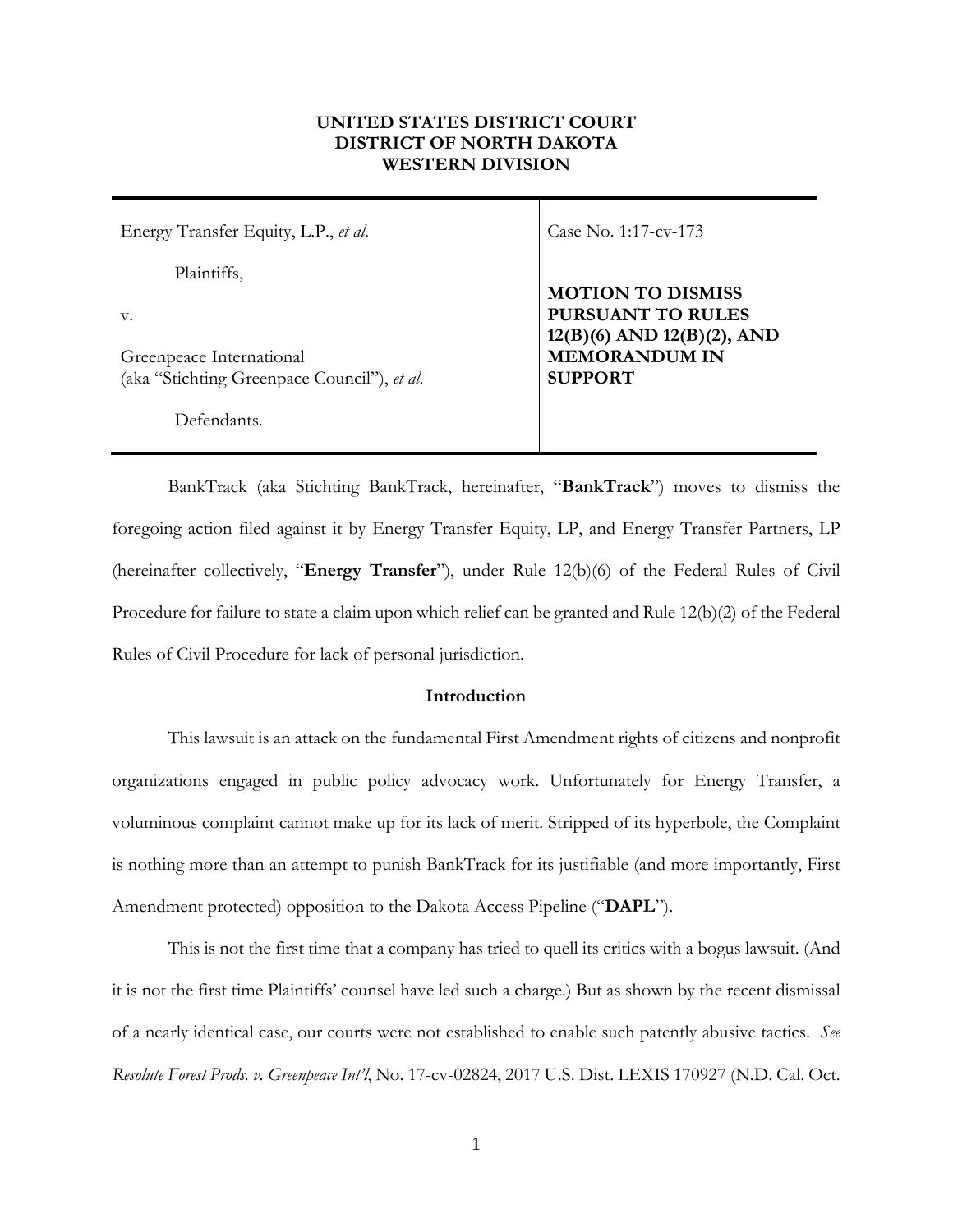16, 2017) (dismissing RICO and defamation claims against Greenpeace entities).

BankTrack joins the arguments advanced by its co-defendants Greenpeace and Greenpeace International, which persuasively demonstrate that Energy Transfer's case lacks merit and should be dismissed in its entirety. But the claims brought against BankTrack are frivolous and should be dismissed for several additional reasons.

Cutting through the morass of the Complaint, there are an extremely limited number of actual factual allegations against BankTrack. In effect, Energy Transfer wants a North Dakota court to order BankTrack, a Dutch non-profit, to pay hundreds of millions of dollars for sending letters to a number of financial institutions. That is all this case is about.

At the threshold, this Court lacks personal jurisdiction over such a case. BankTrack has not acted in North Dakota. None of the letters were sent to financial institutions based in North Dakota (only two of which are headquartered in the United States at all). And none of those institutions are even alleged to have cancelled or altered the terms of any loan commitments for DAPL. Courts may exercise personal jurisdiction over nonresident defendants only if that defendant purposefully established "minimum contacts" in the forum state. BankTrack has no such minimum contacts.

Even if this Court had jurisdiction, the case should be dismissed because BankTrack's conduct is protected under the First Amendment. While Energy Transfer may believe that BankTrack's letters contain falsehoods – they do not – the First Amendment requires a much higher pleading burden when matters of public controversy are at issue: Plaintiffs must plausibly allege actual malice (and/or intentional falsehood). Nothing in the Complaint suggests that BankTrack had such intent. There are no factual allegations that suggest BankTrack did not believe what it was saying or that it was recklessly indifferent to the truth.

Perhaps because the allegations against BankTrack are so weak, Energy Transfer attempts to weave them into an amorphous and ill-defined criminal enterprise. The First Amendment also bars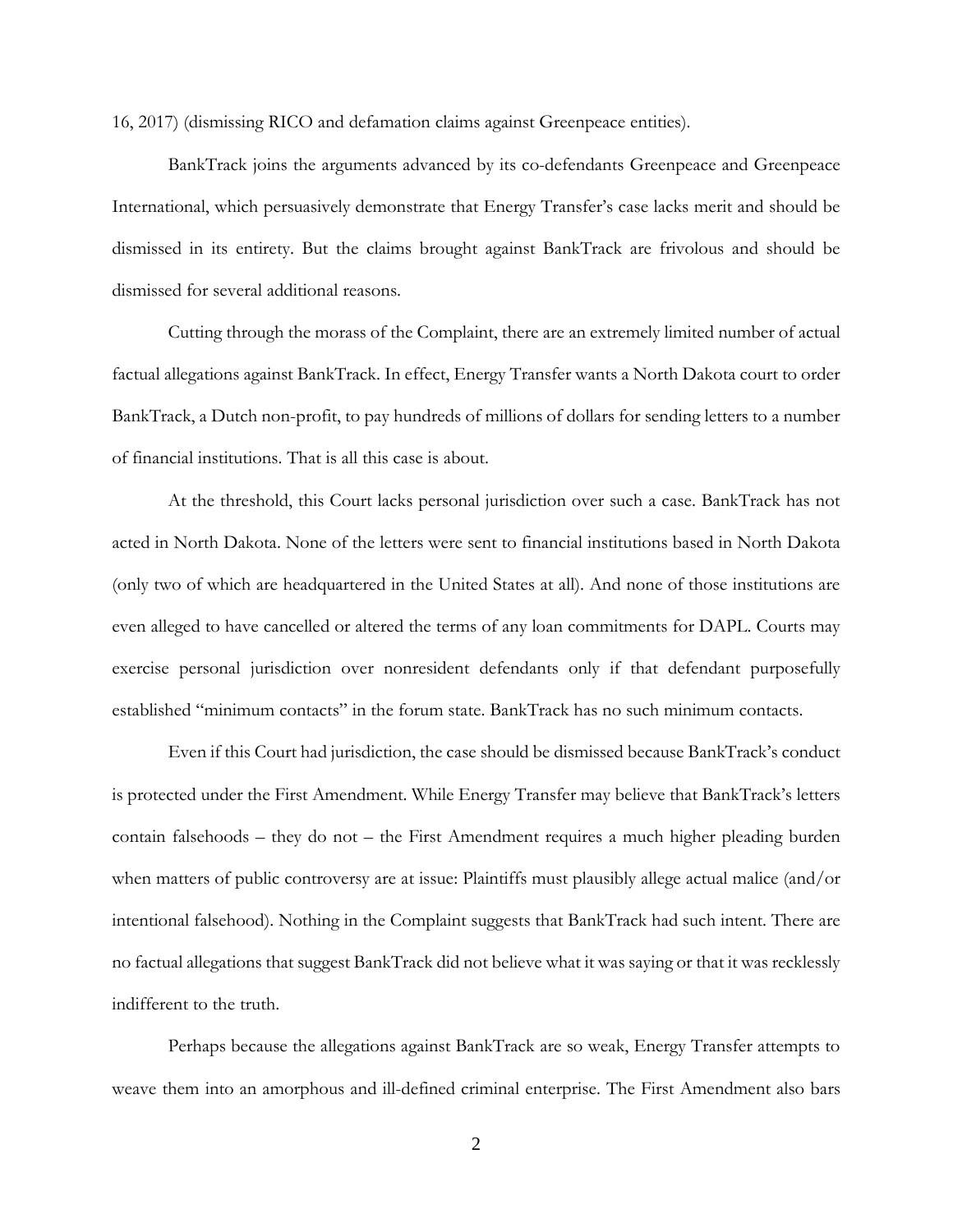that attempt. "Civil liability may not be imposed merely because an individual belong[s] to a group, some members of which committed acts of violence. For liability to be imposed by reason of association alone, it is necessary to establish that the group itself possessed unlawful goals and that the individual held a specific intent to further those illegal aims." *NAACP v. Claiborne Hardware Co.*, 458 U.S. 886, 920 (1982). Energy Transfer's complaint fails to plausibly allege the existence of a group that "possessed unlawful goals" or that BankTrack "specific[ally] inten[ded] to further those illegal aims." *Id*.

Beyond these threshold failures, the Complaint does not plausibly state a claim under RICO or North Dakota law. As more fully argued by BankTrack's co-defendants (arguments which BankTrack joins), Energy Transfer does not have standing to bring a RICO claim and has not plausibly pled the requisite enterprise. However, even if it had, BankTrack is only liable if it exercises "some degree of control over the operation or management" over an enterprise. *Dahlgren v. First Nat'l Bank*, 533 F.3d 681, 689-90 (8th Cir. 2008). No such control is alleged. Moreover, "all of the substantive RICO offenses require pleading and proof that the defendant engaged in a 'pattern of racketeering activity.'" *Baker v. Patterson*, No. 4:16-CV-00181, 2017 U.S. Dist. LEXIS 172748, at \*15-16 (D. Idaho Apr. 20, 2017). Energy Transfer failed to plausibly plead (much less plead with particularity) the basic level of fraudulent intent necessary for the predicate acts of fraud and extortion it alleges.

Energy Transfer's state law claims fare no better. Even if BankTrack were not protected by the First Amendment, the letters at issue contain the type of fair comment and criticism that is immune from civil liability under defamation law.

While the allegations in the Complaint are fanciful, the ramifications of this lawsuit – not only for the defendants – are incredibly serious. If a company can walk into the courthouse with no real injury and nothing more than conclusory and implausible allegations, these cases will proliferate. Organizations and individuals will be chilled and the First Amendment imperiled.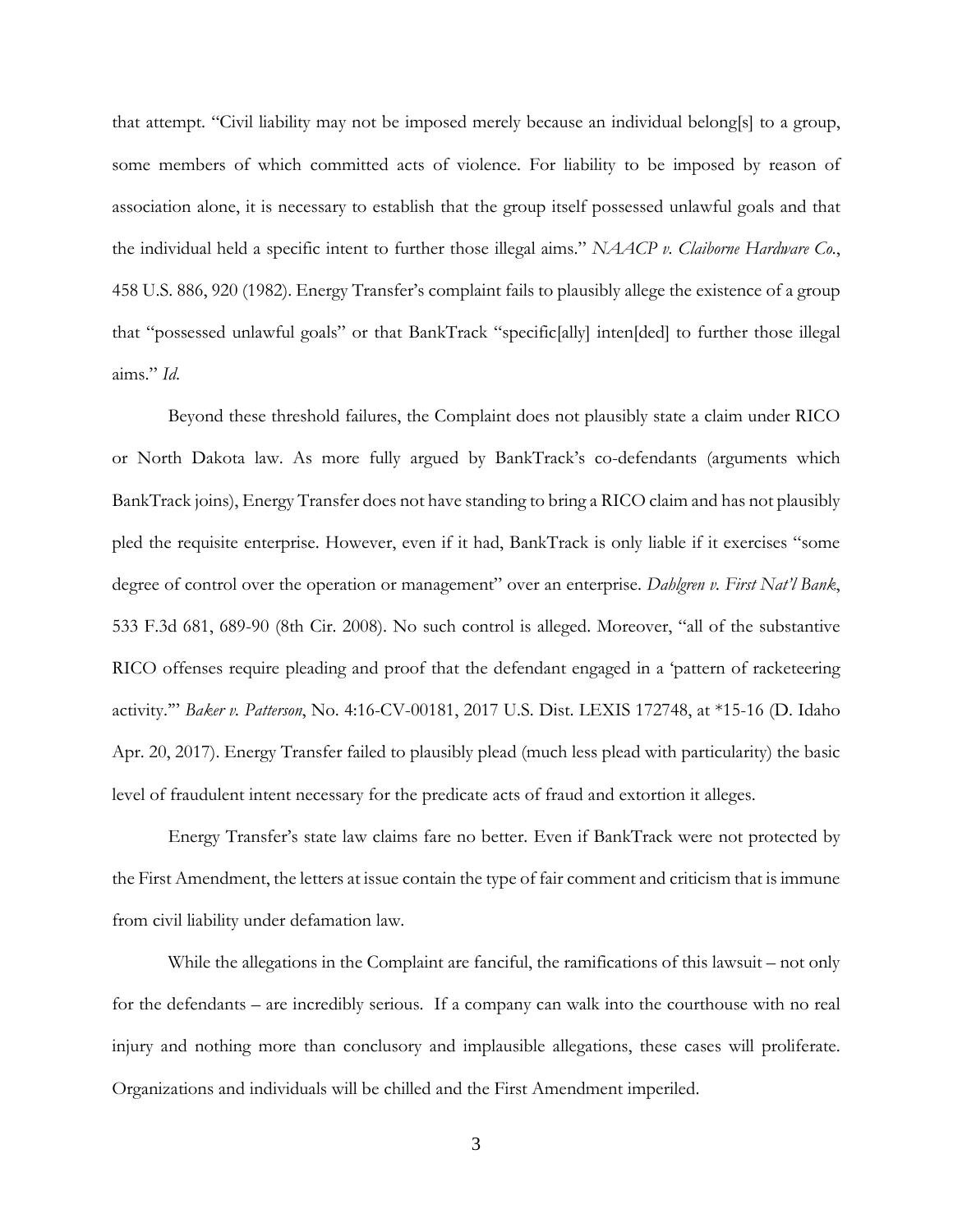## **Statement of Facts**

BankTrack is a small nonprofit organization based in Nijmegen, the Netherlands. Its sole office is in the Netherlands and it does not maintain operations in any other locations. It is being sued by Energy Transfer because it engaged in lawful activities that Energy Transfer does not like. That activity consisted of exercising free speech and engaging in public advocacy work in opposition to certain fossil fuel infrastructure projects, which included DAPL. BankTrack's stated mission is to promote fundamental changes in the operations of banks so that, while conducting their business in a fully transparent and accountable manner, they contribute to the ecological wellbeing of the planet, and offer a decent life free of poverty for all people.<sup>[1](#page-3-0)</sup> In short, BankTrack is engaged in classic corporate social responsibility ("**CSR**") advocacy work.

In conducting its work, BankTrack follows the involvement of banks in financing business activities with a negative impact on people and our environment, so as to make information available in the public domain. It also campaigns to convince banks to cease financing specific projects, companies, and high impact sectors, and to bring about ambitious and effective sustainability commitments from banks. In doing that work, BankTrack works with others on CSR efforts and supports other non-governmental organizations ("**NGOs**") and community organizations that engage with banks in their own work.

An objective review of Energy Transfer's complaint – ignoring unsubstantiated fantasy and hyperbole – reveals that BankTrack has been sued because it wrote letters on three dates, and posted information on its website. All of this activity occurred well after DAPL became front-page news across the country, when allegations about the project and the protests were everywhere in the media, and when the controversy had already wound up in this Court. BankTrack merely repeated those well-

<span id="page-3-0"></span><sup>1</sup> See https://www.banktrack.org/page/about\_banktrack. To the extent necessary, the Court can take judicial notice of BankTrack's public statements and other public materials cited below.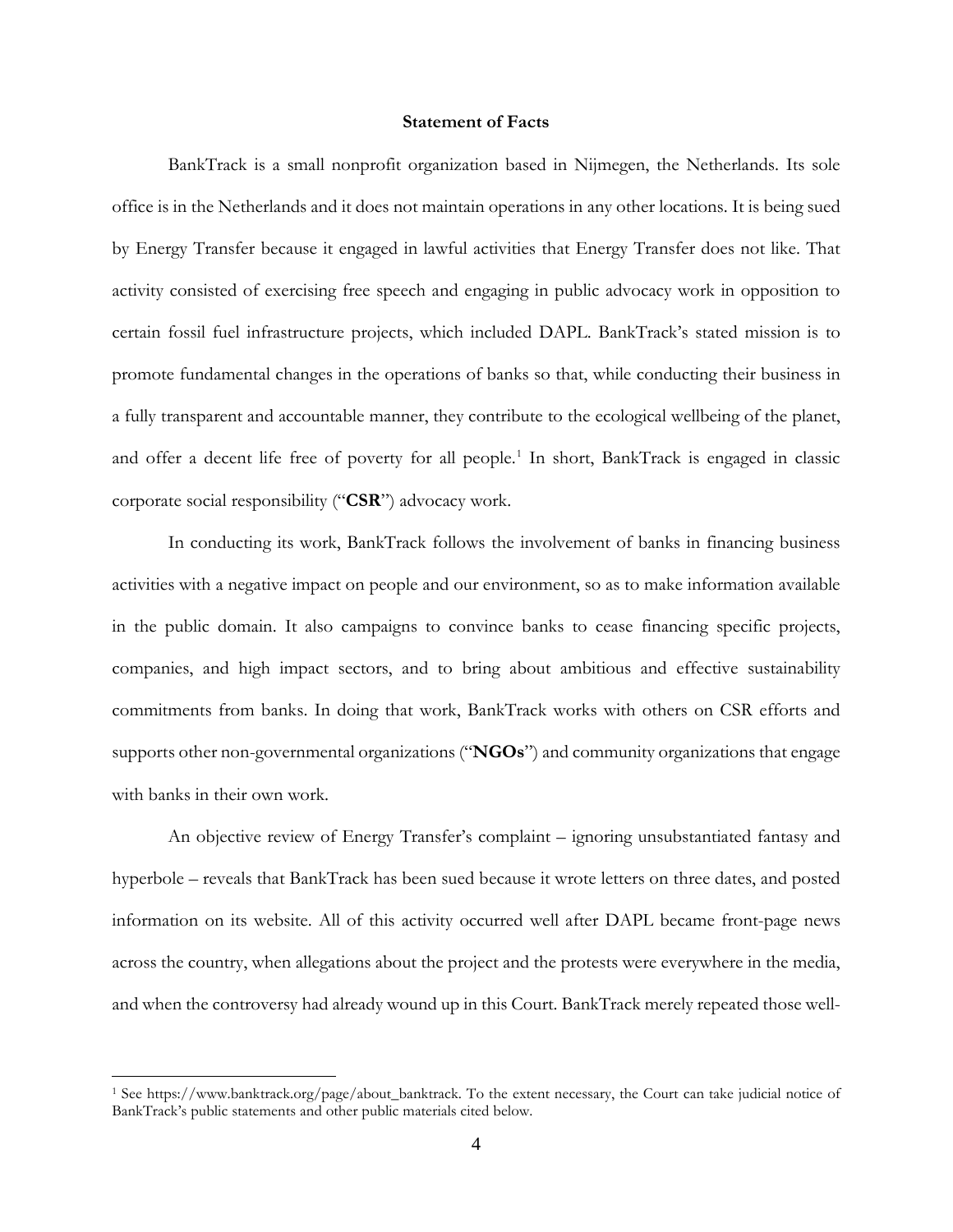publicized allegations to the private banks that are its advocacy target.

The first letter cited in Energy Transfer's complaint is an open letter sent by BankTrack on November 7, [2](#page-4-0)016 (Compl.  $\P$  119, *et seq*.) to the Equator Principles Association<sup>2</sup>. A copy of the letter is attached hereto as **Exhibit A**. The November 7, 2016 letter requested that the association members strengthen their climate commitments, and expressed concern that a number of member institutions were involved in financing DAPL, specifically citing a November 1, 2016 article in the Washington Post that quoted protesters against DAPL who alleged they had been detained in dog kennels.<sup>[3](#page-4-1)</sup>

The second letter from BankTrack referenced in Energy Transfer's complaint was addressed to BBVA, a Spanish bank, on November 28, 2017 (Compl. ¶ 245). A copy of the letter to BBVA is attached as **Exhibit B**. In citing public media sources about the unfolding protests, BankTrack requested that BBVA (a) cease further loan disbursements to DAPL, (b) demand that Energy Transfer cease construction until all issues concerning its project were resolved to the full satisfaction of the Standing Rock Sioux Tribe, (c) withdraw from its loan commitment in the event the Tribe's concerns were not resolved, and (d) make a public statement as to how BBVA would act on these matters. Nowhere in Energy Transfer's complaint is it alleged that BBVA ceased lending activity or withdrew from any loan commitments to DAPL as a result of BankTrack's letter.

Third, Energy Transfer alleges that on November 30, 2016, BankTrack sent identical letters (identical to its November 28, 2016 letter to BBVA) to sixteen financial institutions including: Bank of Tokyo Mitsubishi UFJ (Japan), BayernLB (Germany), BNP Paribas (France), Citigroup (United States), Wells Fargo (United States), TD Bank (Canada), SMBC (Japan), Société Générale (France),

<span id="page-4-0"></span><sup>2</sup> The Equator Principles Association is a voluntary membership-based association of approximately 91 international financial institutions, who have voluntarily adopted the "Equator Principles", a risk management framework for determining, assessing and managing environmental and social risk in projects. http://www.equator-principles.com/

<span id="page-4-1"></span><sup>3</sup> Washington Post, "Dakota Access protesters accuse police of putting them in 'dog kennels,' marking them with numbers," November 1, 2017. https://www.washingtonpost.com/news/morning-mix/wp/2016/11/01/dakota-accessprotesters-accuse-police-of-putting-them-in-dog-kennels-marking-them-with-numbers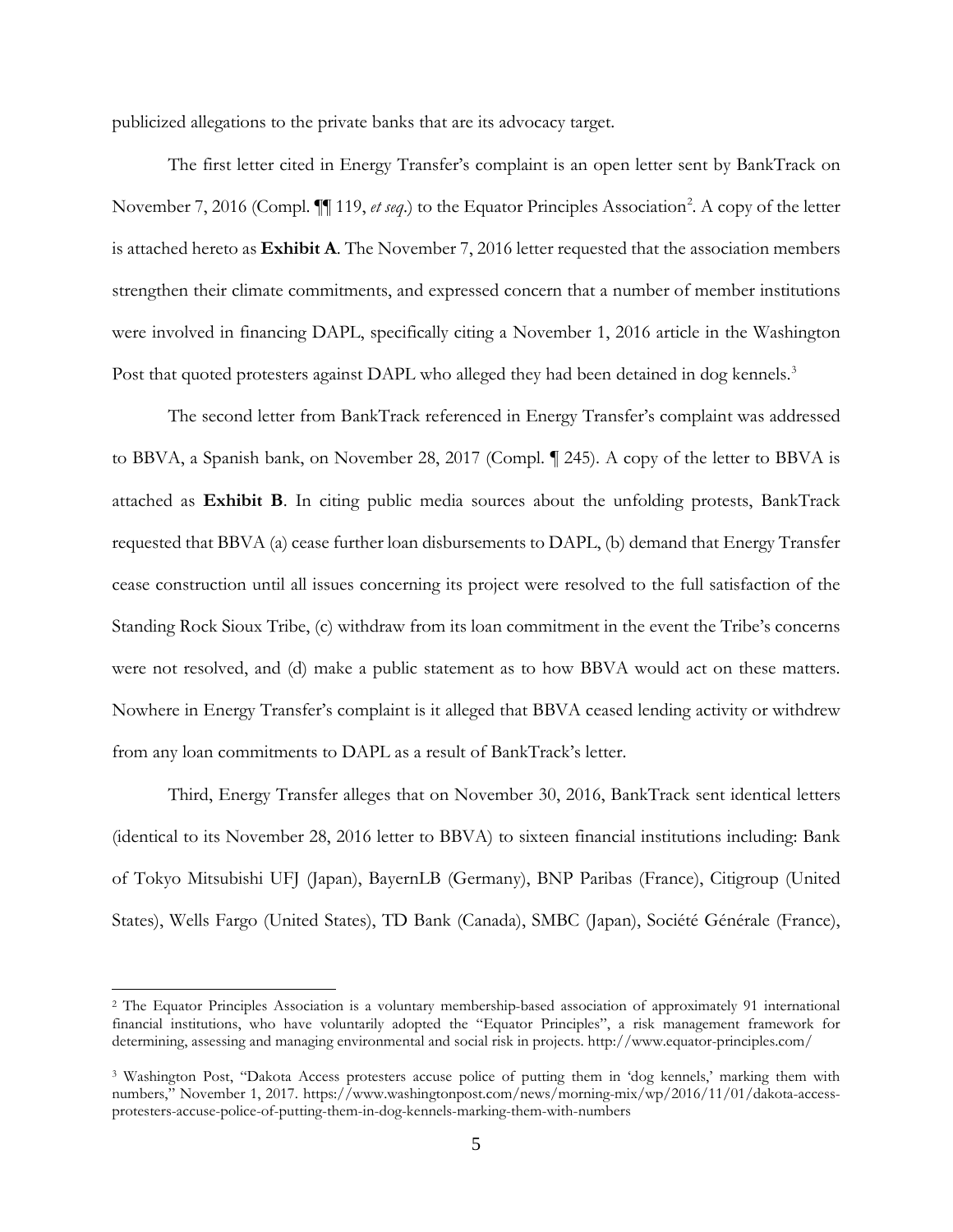Natixis (France), Mizuho Bank (Japan), Intesa Sanpaolo (Italy), ING (Netherlands), ICBC (China), DNB Norway (Norway), and Credit Agricole (France). (Compl. ¶ 246).

Finally, Energy Transfer references that BankTrack posted links to the foregoing letters on its website (Compl. ¶ 247), and that it posted information concerning responses received from financial institutions and information about DAPL on its website (Compl. ¶¶ 252, 255, 261, 262, 263, 270, 275).

In short, the sum of Energy Transfer's complaints about BankTrack are that it wrote one letter to an international association of banks, a series of identical letters to a number of lenders (only two of which, Citigroup and Wells Fargo, were located in the United States – in New York and California, respectively), and that it informed the public about the following matters on its web site:

- On December 2, 2016, BNP Paribas responded to BankTrack's letter citing that DAPL's lending syndicate had engaged the Foley Hoag law firm to engage in a review of the project. (Compl. ¶ 252).
- On December 9, 2016, Citibank responded to BankTrack's letter stating that it would be taking a leadership role in the Foley Hoag review. (Compl. ¶ 252).
- On December 21, 2016, Intesa Sanpaolo responded to BankTrack's letter indicating that disbursements of loans to DAPL would occur only when "inherent permits are consistent and effective." (Compl. ¶ 252).
- An announcement on February 2, 2017, welcoming a statement from Dutch lender ABN AMRO that it was considering halting financing of Energy Transfer's projects if DAPL was constructed without the consent of the Standing Rock Sioux Tribe, and calling on other lenders to do likewise. (Compl. ¶ 261).
- Also on February 2, 2017, a statement that 700,000 people signed petitions to financial institutions expressing their concern about DAPL. (Compl. ¶ 262).
- On February 22, 2017, a factual statement that the reputation of the Equator Principles has suffered as a result of DAPL, noting that banks should learn lessons from these events when considering other projects. (Compl. ¶ 270).
- A March 21, 2017, statement from BankTrack commending ING for the sale of its \$120 million share of DAPL's \$2.5 billion credit facility to a third-party. (Compl. ¶ 275).
- Undated website posts simply reciting the fact that activists were increasing pressure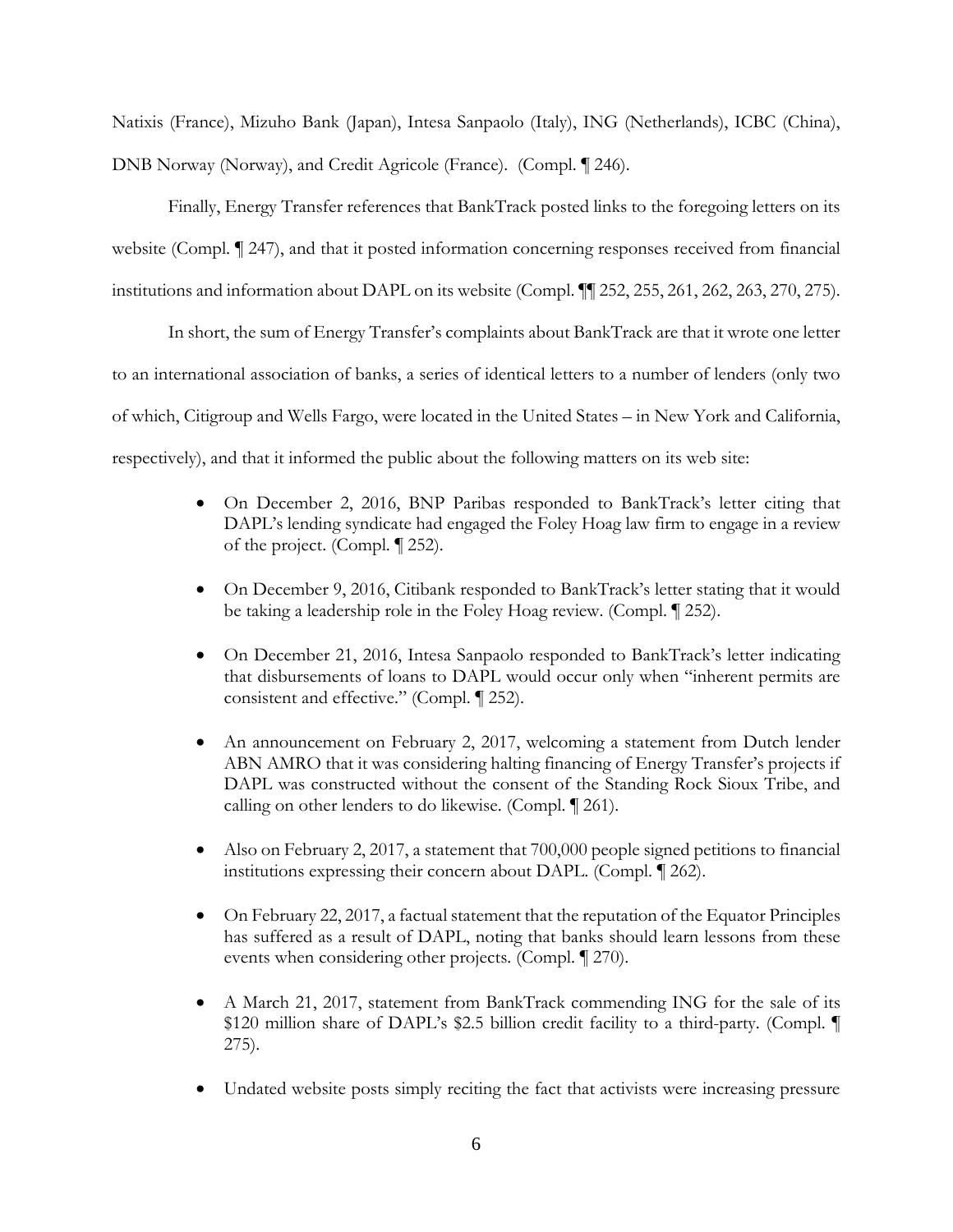on banks (Compl. ¶ 255), and referencing allegations made concerning human rights issues that had been published in public media sources and, for that matter, alleged by plaintiffs in *Dundon, et al. v. Kirchmeier, et al.*, Case No. 1:16-cv-406, a case currently pending before this Court. (Compl., Appendix D, p. 10).

Despite the voluminous nature of Energy Transfer's complaint, it contains no facts or plausible allegations that BankTrack did anything other than write letters to financial institutions and post information on its website. Those activities are protected by the First Amendment, and fail to create the minimum contacts necessary to establish jurisdiction before this Court.

## **Argument**

### **A. Pleading Standards.**

Energy Transfer's complaint should be dismissed for failure to state a claim upon which relief can be based. Fed. R. Civ. Proc. 12(b)(6). "Rule 12(b)(6) serves to eliminate actions which are fatally flawed in their legal premises and designed to fail, thereby sparing litigants the burden of unnecessary pretrial and trial activity." *Young v. City of St. Charles*, 244 F.3d 623, 627 (8th Cir. 2001). "A complaint must allege facts sufficient to state a claim . . . and not merely legal conclusions." *Id.*

"To survive a motion to dismiss for failure to state a claim, the complaint must show the plaintiff 'is entitled to relief,' ... by alleging 'sufficient factual matter, accepted as true, to state a claim to relief that is plausible on its face.'" *In re Pre-Filled Propane Tank Antitrust Litigation*, 860 F.3d 1059, 1063 (8th Cir. 2017) (*en banc*) (quoting Fed. R. Civ. P. 8(a)(2) and *Ashcroft v. Iqbal*, 556 U.S. 662, 678, 129 S.Ct. 1937, 173 L.Ed.2d 868 (2009)). To avoid dismissal, "[a] plausible claim must plead 'factual content that allows the court to draw the reasonable inference that the defendant is liable for the misconduct alleged.'" *Iqbal*, 556 U.S. at 678. A complaint must allege "more than labels and conclusions, and a formulaic recitation of the elements of a cause of action will not do." *Bell Atl. Corp. v. Twombly*, 550 U.S. 544, 555, 127 S.Ct. 1955, 167 L.Ed.2d 929 (2007). Courts "are not bound to accept as true a legal conclusion couched as a factual allegation," and "[f]actual allegations must be enough to raise a right to relief above the speculative level." *Id*.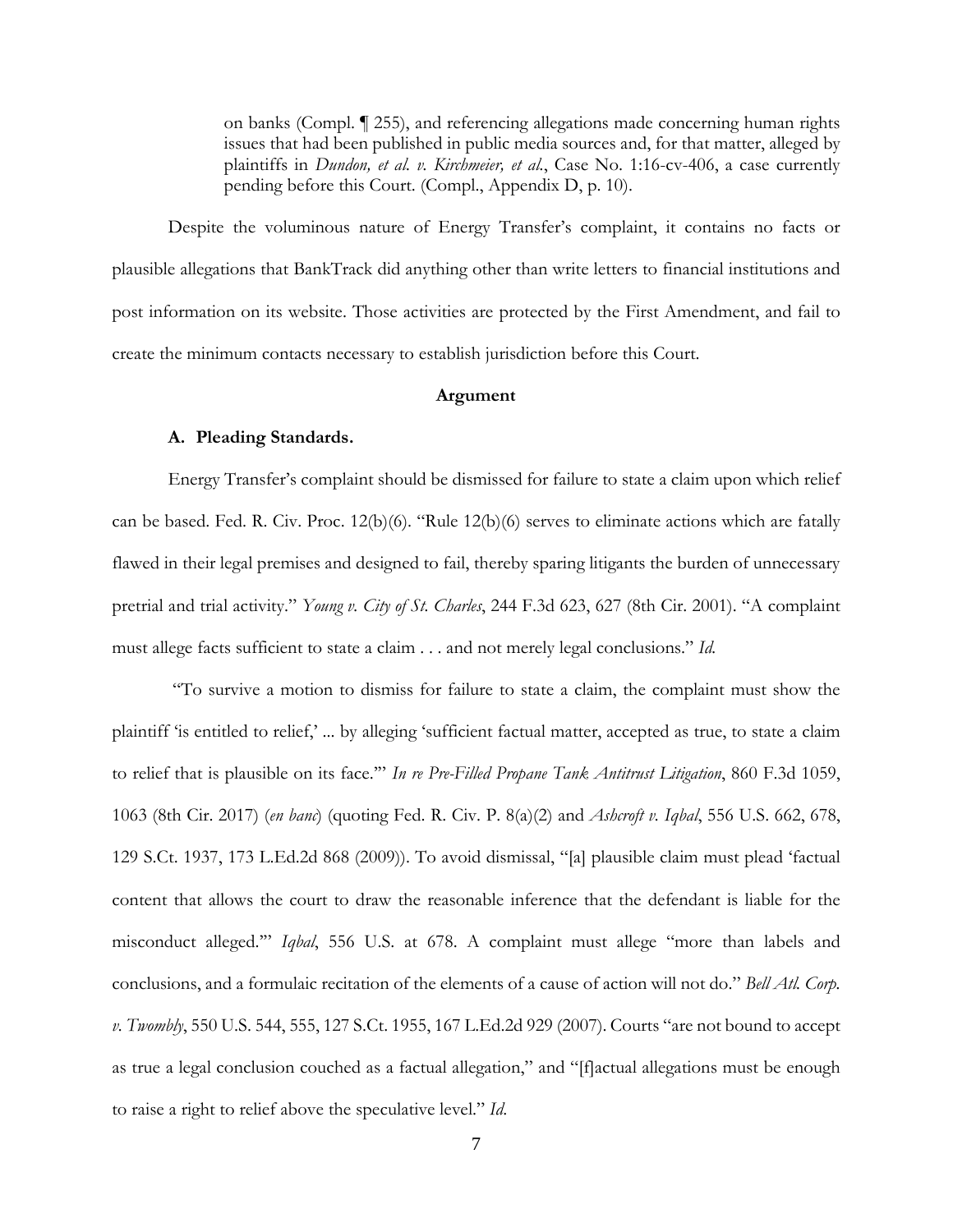Additionally, allegations of fraud are subject to a heightened pleading standard under Rule 9(b), which requires plaintiffs to "state with particularity the circumstances constituting fraud or mistake." Fed. R. Civ. P. 9(b). "This particularity requirements demands a higher degree of notice than that required for other claims. The claim must identify who, what, where, when, and how." *United States ex rel. Costner v. United States*, 317 F.3d 883, 888 (8th Cir. 2003).

"To survive a motion to dismiss [for lack of personal jurisdiction], the plaintiff must state sufficient facts in the complaint to support a reasonable inference that defendants may be subjected to jurisdiction in the forum state." *Steinbuch v. Cutler*, 518 F.3d 580, 585 (8th Cir. 2008). "[T]he party asserting jurisdiction bears the burden of establishing a prima facie case" of jurisdiction. *Id.*

#### **B. Personal Jurisdiction over BankTrack is Nonexistent.**

There are two types of personal jurisdiction: general jurisdiction and specific jurisdiction. *Creative Calling Solutions, Inc. v. LF Beauty Ltd*., 799 F.3d 975, 979-80 (8th Cir. 2015). The burden of establishing either form of jurisdiction rests with Energy Transfer. *Viasystems, Inc. v. EBM-Pabst St. Georgen GmbH & Co., KG,* 64 F.3d 589, 592 (8th Cir 2011). This burden has not and cannot be met.

Specific jurisdiction is the only conceivable basis of jurisdiction in this case. *Cf. Daimler AG v. Bauman*, 134 S. Ct. 746, 761-62 (2014) (an entity is only subject to general jurisdiction where it is "essentially at home" – typically, where it is incorporated or has its principal place of business). There is no Constitutionally-permitted basis for specific personal jurisdiction under the federal RICO statute, or North Dakota's long arm-statue.

Energy Transfer cannot invoke this Court's nationwide jurisdiction under RICO. While Congress can extend the jurisdiction of federal courts beyond the boundaries of the state where they sit, it has not extended that jurisdiction to cover BankTrack under these circumstances. RICO allows federal courts to exercise nationwide jurisdiction only over US residents (which BankTrack is not) and only when the "ends of justice" require it (which they do not). 18 U.S.C. § 1965(b). Even if Energy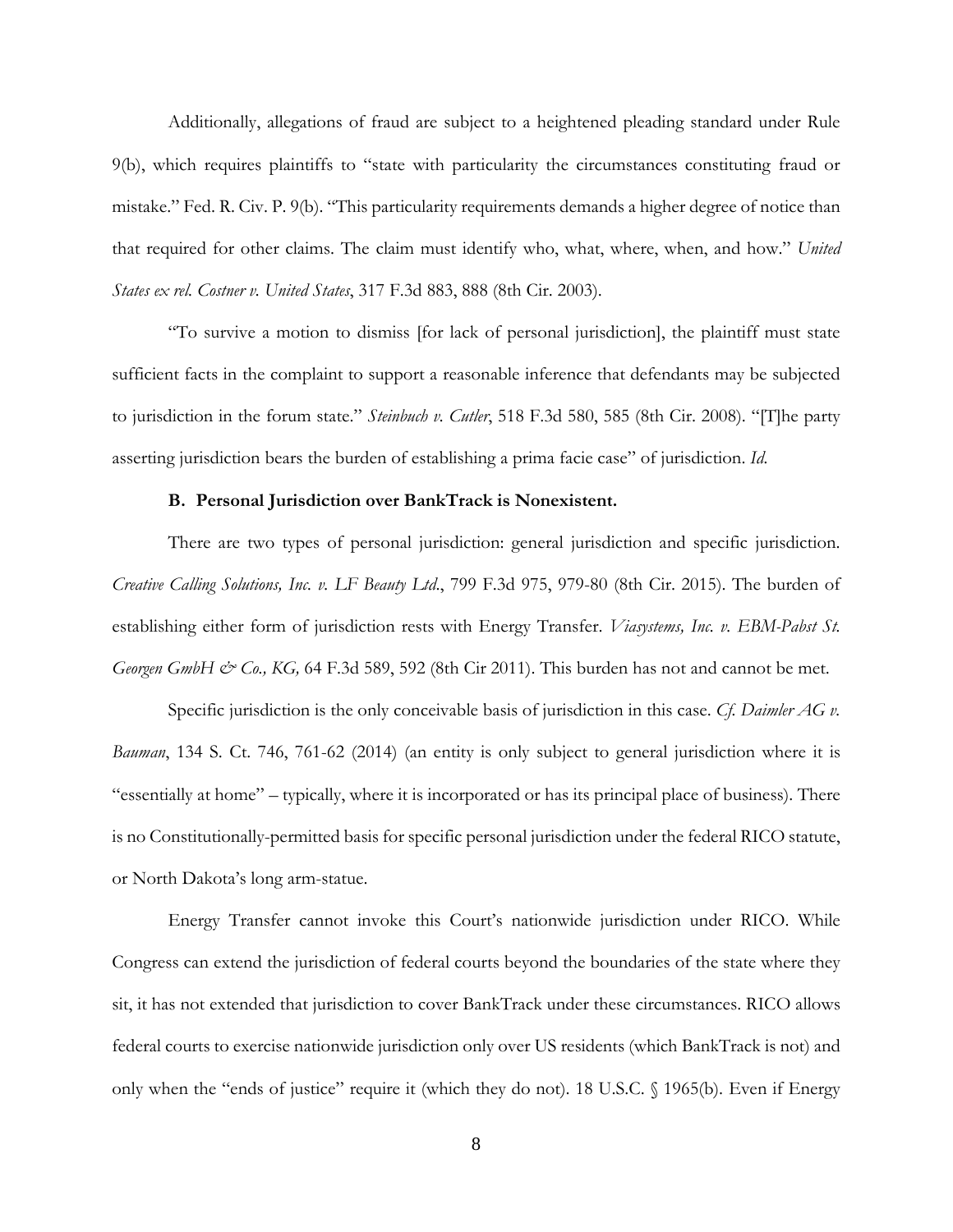Transfer could invoke RICO's nationwide personal jurisdiction, its RICO allegations are patently deficient, and a plaintiff cannot rely on RICO to establish jurisdiction "if the RICO claim is dismissed." *BWP Media USA, Inc. v. Hollywood Fan Sites, LLC*, 69 F. Supp.3d 342, 352 (S.D.N.Y. 2014).

Without RICO jurisdiction, BankTrack must have had deliberate contacts with North Dakota, which satisfy the long-arm statute and the Due Process Clause of the Fourteenth Amendment. *See Burger King Corp. v. Rudzewicz*, 471 U.S. 462, 475 (1985). Moreover, "a nonresident's alleged participation in a conspiracy cannot serve as a constitutionally sufficient basis to exercise *in personam* jurisdiction over that individual in [a] situation which would otherwise fail the 'minimum contacts' approach." *Brown v. Kerkhoff*, 504 F. Supp. 2d 464, 518 (S.D. Iowa 2007).

The complaint alleges no BankTrack contacts with North Dakota, and there are none. BankTrack neither transacts business in North Dakota, nor does it employ or have an agent in the state. BankTrack and its employees are not even alleged to have undertaken a single act in, or ever visited North Dakota. Rather, BankTrack's actions involved sending letters from the Netherlands to financial institutions outside of North Dakota – nearly all of which were outside the United States. Capping it off, even the injuries alleged by Energy Transfer – if suffered at all – were not incurred in North Dakota. *Cf. Keeton v. Hustler Magazine, Inc.*, 465 U.S. 770, 776-777 (1984) ("[t]he tort of libel is generally held to occur wherever the offending material is circulated"). Simply put, Banktrack lacks minimum contacts with North Dakota to justify this Court's exercise of jurisdiction.

#### **1. Rule 4 precludes jurisdiction over BankTrack.**

Federal court jurisdiction is governed by Rule 4(k), which provides, in relevant part, for jurisdiction on the same bases that could be exercised by a court of general jurisdiction "in the state where the district court is located," Fed. R. Civ. P. 4(k)(1)(A), or when jurisdiction is "authorized by a federal statute," Fed. R. Civ. P.  $4(k)(1)(C)$ .

If Rule  $4(k)(1)(A)$  is the basis for jurisdiction, Energy Transfer must satisfy the state's long-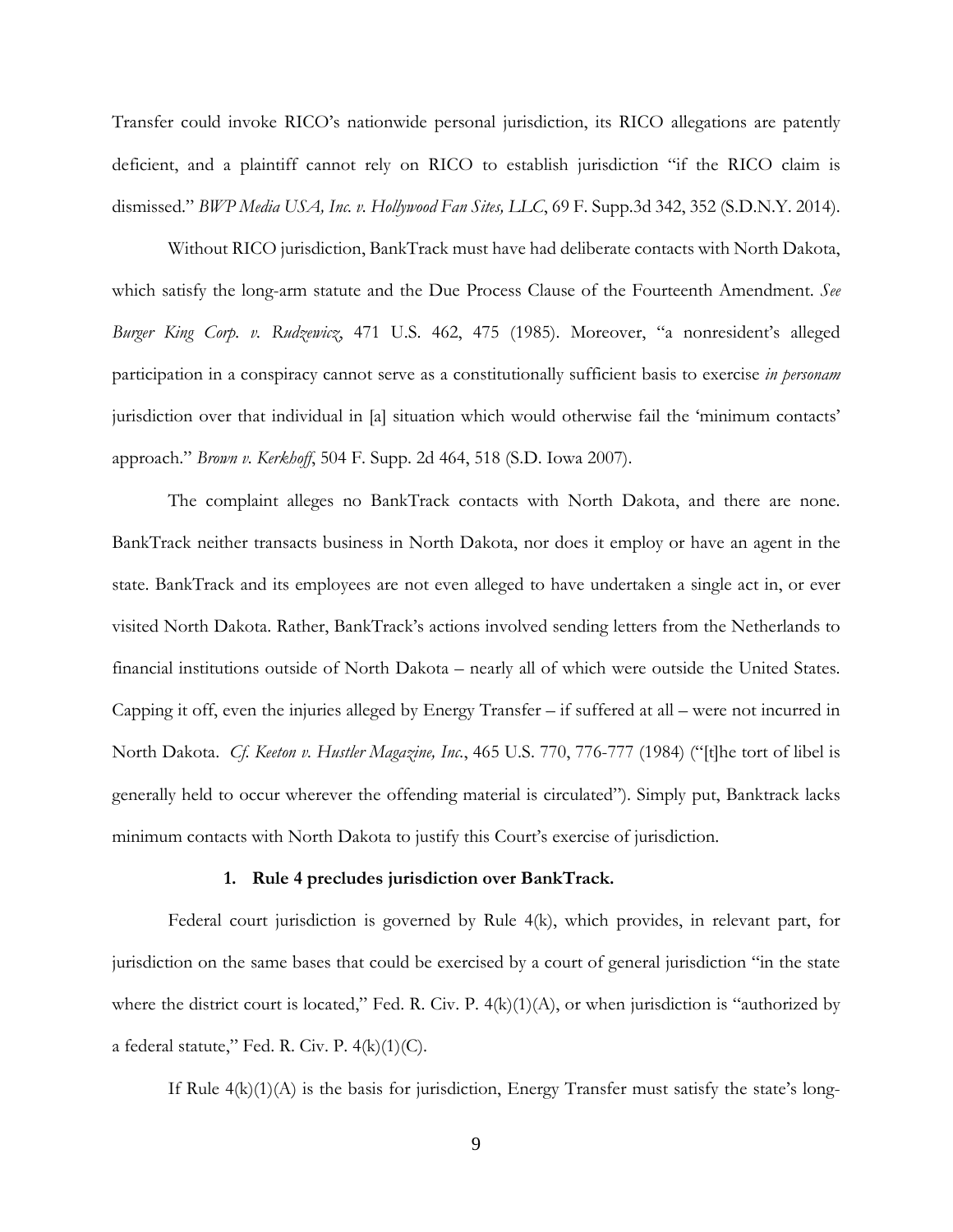arm statute and the Fourteenth Amendment's Due Process Clause. *Wallace v. Mathias*, 864 F. Supp. 2d 826, 833 (D. Neb. 2012). Under those circumstances, jurisdiction is constitutionally permissible only when the defendant has established "minimum contacts" with the state, and when jurisdiction is consistent with "traditional notions of fair play and substantial justice." *See World-Wide Volkswagen Corp. v. Woodson*, 444 U.S. 286, 291 (1980).

If Rule  $4(k)(1)(C)$  is the basis, jurisdiction is limited by the terms of the statute and the Fifth Amendment's Due Process Clause. *Supra, Wallace*, 864 F. Supp.2d at 833 (service establishes jurisdiction when "**expressly** authorized by a federal statute" (emphasis in original)). The Fifth Amendment demands that the defendant have "minimum contacts" with the United States and for jurisdiction to be consistent with fair play and substantial justice. *Id*.

## **2. BankTrack is not subject to nationwide jurisdiction under RICO.**

The federal RICO statute does not provide unqualified nationwide personal jurisdiction. *Butcher's Union Local No. 498 v. SDC Invest, Inc.*, 788 F.2d 535, 539 (9th Cir. 1986) ("the right to nationwide service in RICO suits is not unlimited"). There are three statutory limitations under 18 U.S.C. § 1965(b) that must be satisfied (in addition to the Due Process requirements imposed by the Fifth Amendment).<sup>[4](#page-9-0)</sup> First, "the court must have personal jurisdiction over at least one of the alleged participants in the multidistrict conspiracy." *Id*. Second, any defendant – who would not be subject to personal jurisdiction in the forum based on its own contacts – must "resid[e]" in another district of the United States. 18 U.S.C. § 1965(b). And third, "the ends of justice" must demand joining that defendant in the suit. *Id*.

BankTrack takes no position as to whether any of its co-defendants are subject to jurisdiction

<span id="page-9-0"></span><sup>4</sup> "Although the Eighth Circuit Court of Appeals has yet to weigh in on the issue, seven federal circuit courts of appeals have held, and another, the Third Circuit Court of Appeals, has implied, that RICO § 1965(b) authorizes nationwide service of process." *Armstrong v. Am. Pallet Leasing Inc.*, 678 F. Supp. 2d 827, 849 (N.D. Iowa 2009). *See also PT United Can Co. v. Crown Cork & Seal Co.*, 138 F.3d 65, 71-72 (2d Cir. 1998) (holding that Section 1965(b), and not Section 1965(d), "provides for nationwide service and jurisdiction over "other parties" not residing in the district").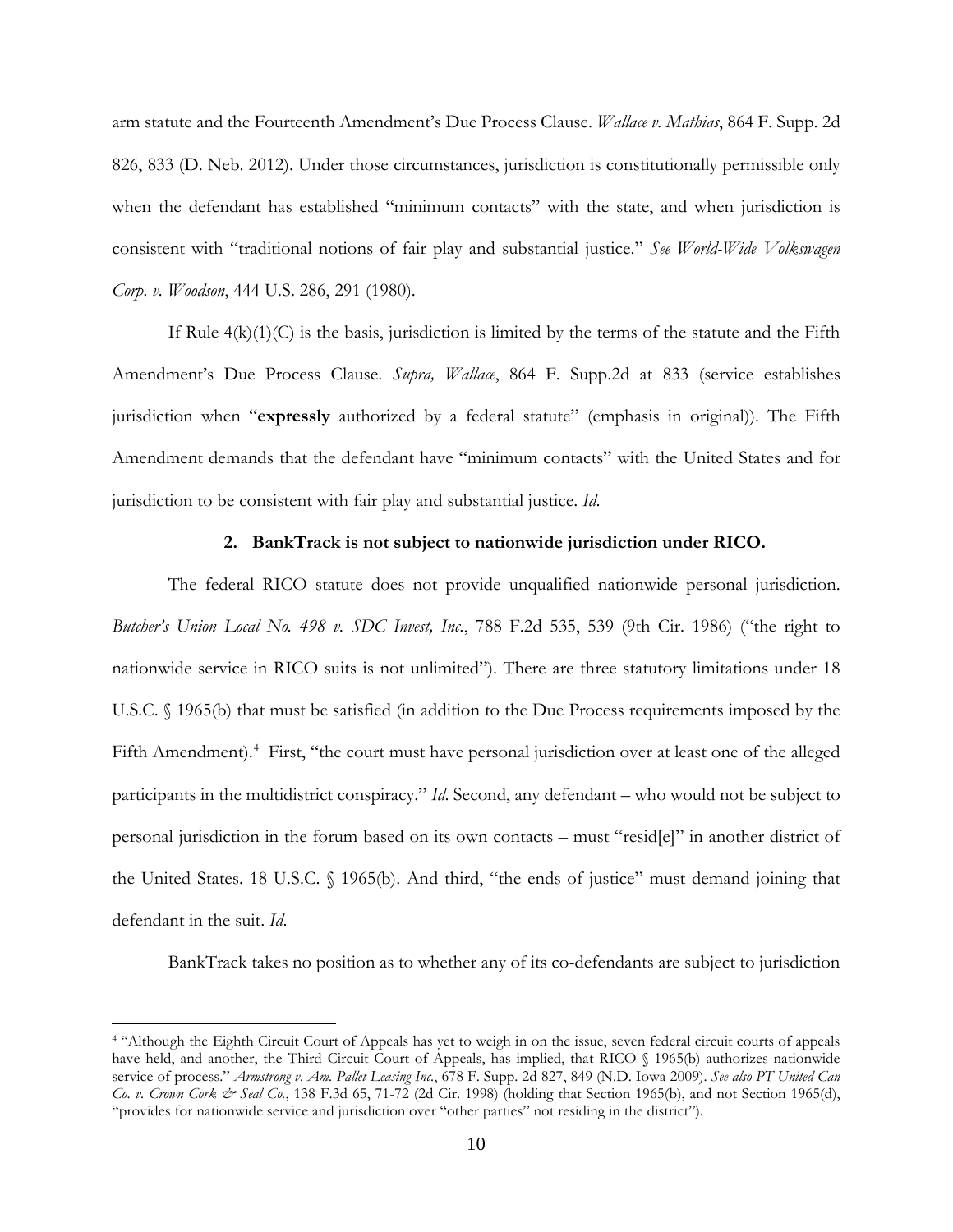in North Dakota but, regardless, jurisdiction over BankTrack is lacking because it does not reside in any district of the United States and the "ends of justice" do not require its joinder.

# i. *RICO does not provide a basis for obtaining jurisdiction over foreign entities.*

BankTrack is a nonprofit organization, formed as a "Stichting"<sup>[5](#page-10-0)</sup> under Dutch law, and is headquartered in the Netherlands. Compl. ¶ 35. In other words, BankTrack does not "reside in any other district" of the United States. A foreign RICO defendant only "may be subjected to jurisdiction *in personam* under Rule 4(k)(1)(A), if it is amenable to jurisdiction in the forum state, or under Rule  $4(k)(2)$ , if it is not amendable to suit in any state but have sufficient contacts with the nation as a whole." *Nat'l Asbestos Workers Med. Fund v. Philip Morris, Inc.*, 86 F. Supp. 2d 137, 142 (E.D.N.Y. 2000). "[B]y its terms section 1965(b) does not apply to foreign defendants, as they do not 'reside in any other district.'" *Nocando Mem Holdings, Ltd. v. Credit Commer. de Fr., S.A.*, No. 01-CA-1194, 2004 U.S. Dist. LEXIS 22513, at \*27-28 (W.D. Tex. Oct. 6, 2004).

The fact that BankTrack accepted service in the United States does not affect the jurisdictional analysis. The question under  $4(k)(1)(C)$  is whether Congress "expressly authorized" jurisdiction. *Wallace*, 864 F. Supp. 2d at 833 (service establishes jurisdiction when "**expressly** authorized by a federal statute" (emphasis in original)). And if, as here, Congress authorized nationwide service only for a particular type of defendant – i.e., one who resides in the United States – extraterritorial jurisdiction is also so limited. *Philip Morris*, 86 F. Supp.2d at 142.

In short, because BankTrack is not a US resident, RICO does not provide a basis for extraterritorial jurisdiction under 4(k)(1)(C).

# *ii. Jurisdiction over BankTrack does not serve the "ends of justice."*

Even if BankTrack were a US resident, RICO could still not be a basis for nationwide jurisdiction. "[M]erely naming persons in a RICO complaint does not, in itself, make them subject to

<span id="page-10-0"></span><sup>5</sup> A "Stichting" (foundation) is a legal entity under Dutch law with limited liability, but with no members or shared capital.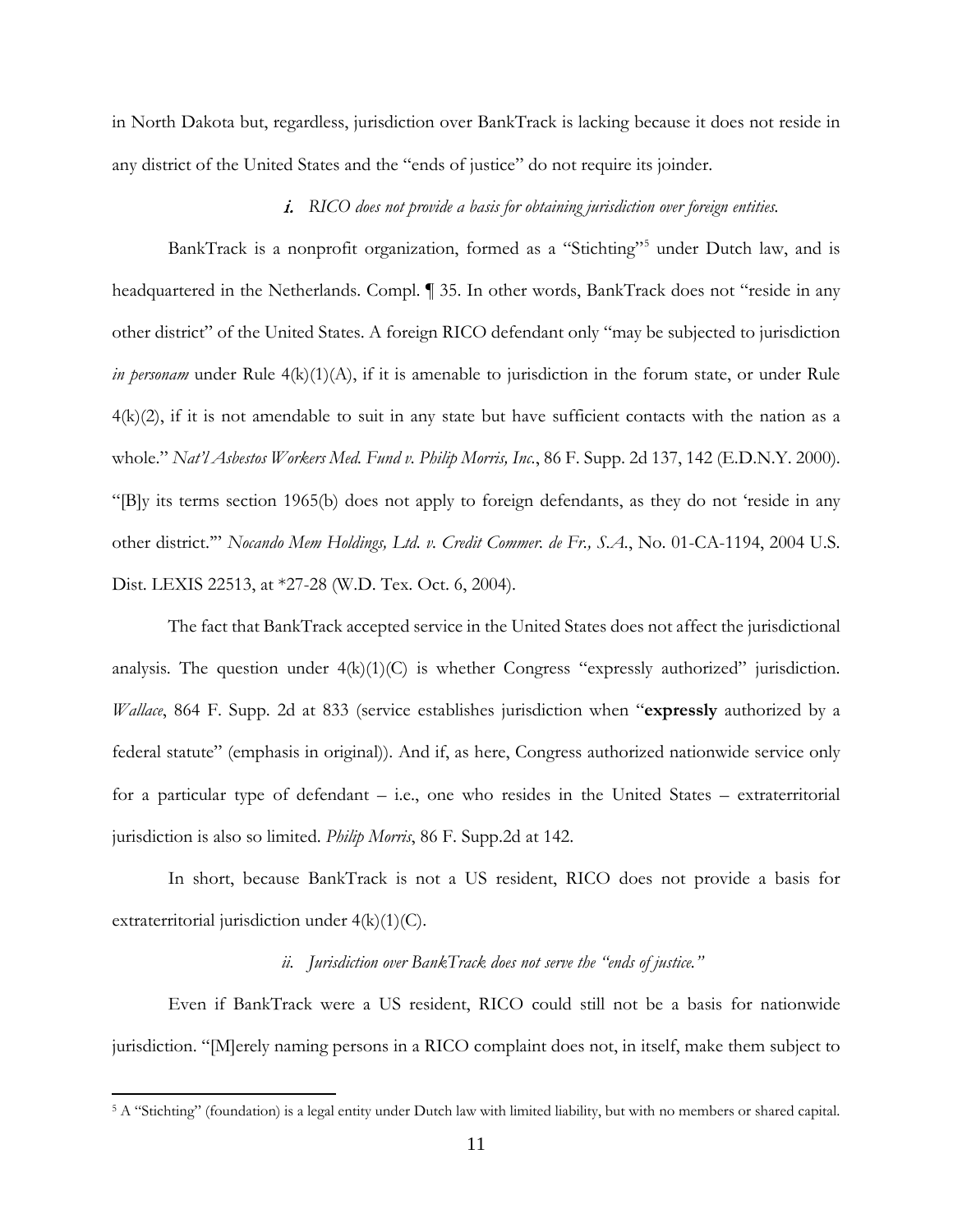section 1965(b)'s nationwide service provisions," *Butcher's Union Local No. 498*, 788 F.2d at 539. Exercising jurisdiction over an out-of-state defendant must still serve the "ends of justice." 18 U.S.C.  $$1965(b).$ 

The limited extraterritorial jurisdiction provided under section 1965(b) was not included to permit out-of-state defendants to be sued in far-off courts on a plaintiff's whim. *See PT United Can Co. v. Crown Cork & Seal Co.*, 138 F.3d 65, 71-72 (2d Cir. 1998) ("Congress has expressed a preference in § 1965 to avoid, where possible haling defendants into far flung flora."). "[P]laintiffs must show that there is no other district in which a court will have personal jurisdiction over all of the alleged coconspirators." *Butcher's Union*, 788 F.2d at 539. *See also, PT United Can Co.*, 138 F.3d at 71 ("There is no impediment to prosecution of a civil RICO action in a court foreign to some defendants if it is necessary, but the first preference, as set forth in  $\{(1965(a), \text{ is to bring the action where suits are } \}$ normally expected to be brought."). Nationwide jurisdiction was provided to aid a plaintiff that could not find a single forum where they could litigate their case, not to aid a forum-shopping plaintiff by inconveniencing out-of-state defendants with no forum contacts. Plaintiffs have not shown that there is no other forum where all the defendants would be subject to jurisdiction.<sup>[6](#page-11-0)</sup>

If this Court were to ignore the fact that Plaintiffs have not shown that all the defendants could not have been sued in another district (the majority rule)<sup>[7](#page-11-1)</sup>, and look at the totality of the circumstances, jurisdiction over BankTrack would still not serve "the ends of justice." First, "cases are unanimous that a bare allegation of conspiracy between the defendant and a person within the personal jurisdiction of the court is not enough." *Stauffacher v. Bennett*, 969 F.2d 455, 460 (7th Cir.

<span id="page-11-0"></span><sup>6</sup> BankTrack has few contacts with the United States. The only two states where BankTrack directed *any* relevant activity are California and New York, where two of the allegedly defamatory letters were sent.

<span id="page-11-1"></span><sup>7</sup> While the Tenth Circuit has held open the possibility that the "ends of justice" could be satisfied even where all defendants are subject to jurisdiction in another forum, this is an outlier position among the other circuits. (The Eighth Circuit has not considered the question). *See Hallmark Cards, Inc. v. Monitor Clipper Partners, LLC*, 757 F. Supp. 2d 904, 914 (W.D. Mo. 2010).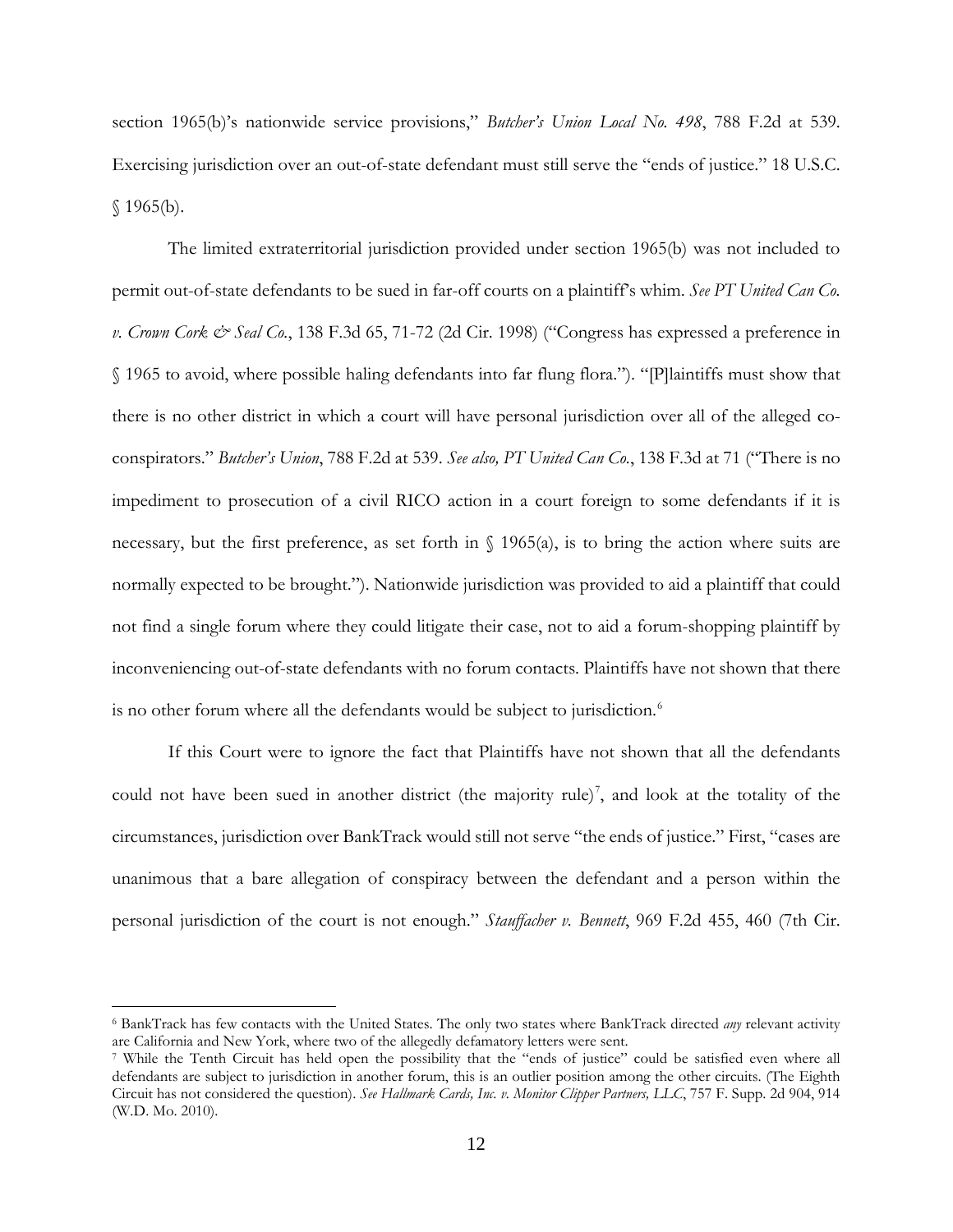1992). While it is difficult to understand the objective and scope of the conspiracy alleged<sup>[8](#page-12-0)</sup>, "simple statements … that Defendants are involved in a conspiracy, without supporting facts, are insufficient to justify nationwide service and jurisdiction under RICO." *Dymits v. Am. Brands, Inc.*, No. 96-1897, 1[9](#page-12-1)96 U.S. Dist. LEXIS 19742 at \*18-19 (N.D. Cal. Dec. 31, 1996).<sup>9</sup> It would not serve the "ends of justice" to force BankTrack to litigate here on so bare an allegation of conspiracy. Second, neither Plaintiff nor any Defendant resides in North Dakota. Plaintiffs should not be heard to complain about having to litigate in a *different* foreign forum. Third, BankTrack has never been in North Dakota, and required travel from the Netherlands to North Dakota would be a burden – particularly for a small nonprofit organization. Fourth, many, if not most, of the relevant witnesses – including the financial institutions (that BankTrack is falsely alleged to have misled) and other putative "enterprise" members – reside outside this Court's jurisdiction.

In sum, Plaintiffs have demonstrated no overriding need for forcing BankTrack to litigate in a forum where it has *no* contacts, as there are likely alternative fora where all Defendants could be sued. Nor are there identifiable efficiency or equity interests demonstrating why nationwide jurisdiction is justified.

# **3. Jurisdiction is improper under Rule 4(k)(1) because BankTrack has not engaged in any conduct inside or outside of North Dakota that satisfies its long-arm statute or the Constitution.**

In the absence of a federal statute authorizing jurisdiction, BankTrack must have contacts with North Dakota that satisfy its long-arm statute and the Due Process Clause of the Fourteenth Amendment. *Dever v. Hentzen Coatings, Inc.*, 380 F.3d 1070, 1073 (8th Cir. 2004). It does not have any

<span id="page-12-0"></span><sup>8</sup> Energy Transfer's allegations concerning the putative "enterprise" and its "conspiracy" are disjointed, with many allegations contained in broad and sweeping statements that read more like political polemic instead of concise, factual statements typically required in pleadings.

<span id="page-12-1"></span><sup>9</sup> *See also In re LIBOR-Based Fin. Instruments Antitrust Litig.*, No. 11 MDL 2262, 2015 U.S. Dist. LEXIS 147561, at\*160-61 (S.D.N.Y. Oct. 19, 2015) ("courts that have recognized personal jurisdiction on the basis of conspiracy have required plaintiffs to '(1) make a *prima facie* factual showing of a conspiracy; (2) allege specific facts warranting the interference that the defendant was a member of the conspiracy; and (3) show that the defendant's co-conspirator committed a tortious act pursuant to the conspiracy in the forum").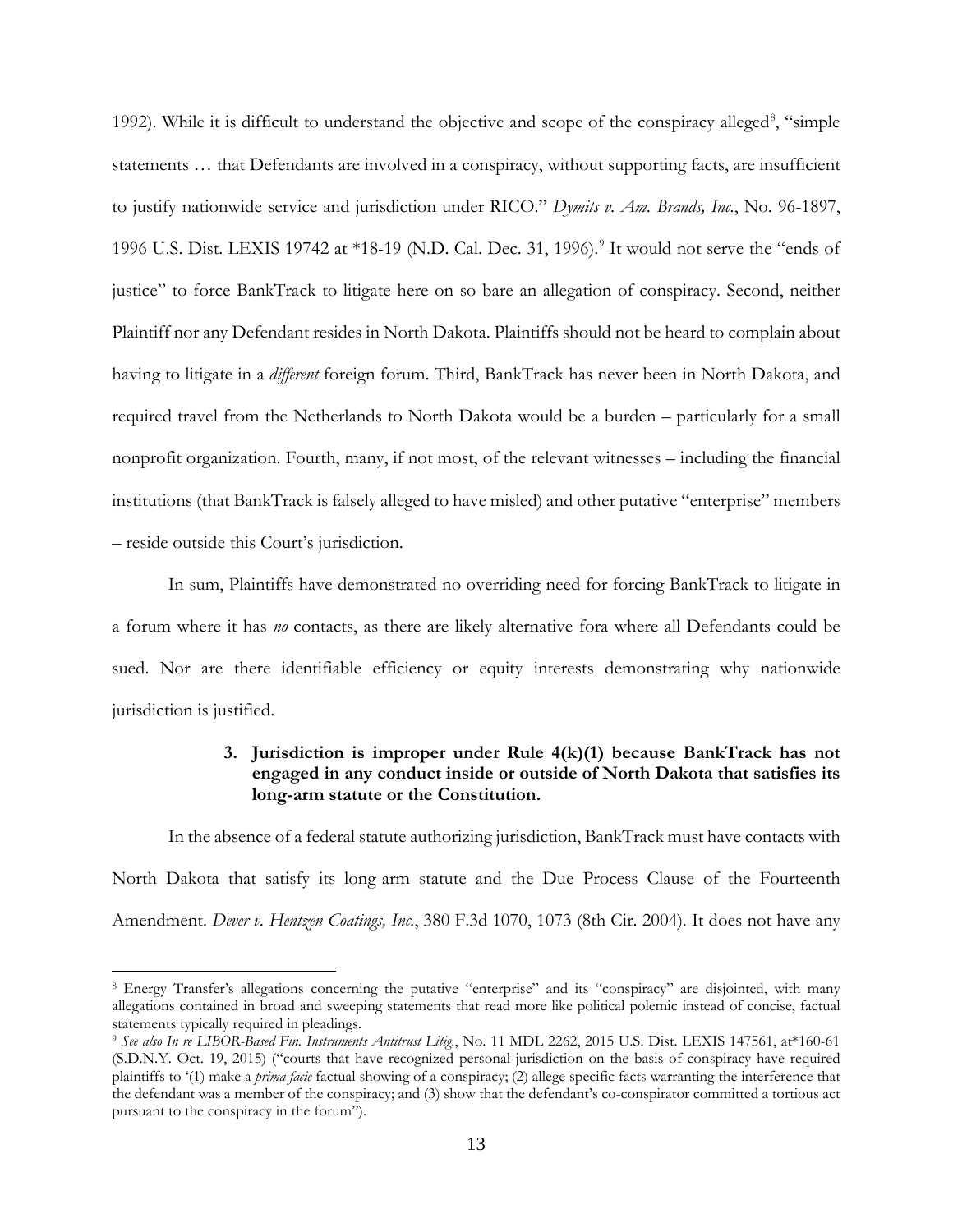contacts, so neither is satisfied.

 $\overline{a}$ 

### *i. BankTrack's contacts, not those of third parties, determine jurisdiction.*

BankTrack's own contacts with North Dakota are determinative of jurisdiction, not those of any other alleged "enterprise" member. The North Dakota long-arm statute does not provide for jurisdiction over a non-resident alleged co-conspirator. Rather, it only permits jurisdiction "over a person who acts directly or by an agent …" N.D.R. Civ. P. 4(b)(2). Personal jurisdiction predicated on agency is a well-established basis for jurisdiction, and is distinct from jurisdiction predicated on conspiracy. *Jin v. Ministry of State Sec.*, 335 F. Supp.2d 72, 79 n.3 (D.D.C. 2004) ("Although conspiracy and agency both involve attribution of liability, the doctrines are not identical, the latter being closer to purposeful availment … [And] automatically equating conspiracy jurisdiction with agency-law analysis would not appear to satisfy due process in every, or even most, situations.").<sup>[10](#page-13-0)</sup> And the fact that the long-arm statute explicitly provides for jurisdiction based on an agent's contact means that this Court should not read in a third basis.

But whether North Dakota would hypothetically extend its courts' jurisdiction to cover nonresident co-conspirators is of little practical importance. As this Court recently held: "a mere claim of civil conspiracy against individuals with otherwise insufficient minimum contacts will not support a finding of personal jurisdiction." *Alexander WF, LLC v. Hanlon*, No. 14-cv-068, 2015 U.S. Dist. LEXIS 189838, at \*18 (D.N.D. Feb. 19, 2015). *See also Brown*, 504 F. Supp. 2d at 518 ("a nonresident's alleged participation in a conspiracy cannot serve as a constitutionally sufficient basis to exercise *in personam* jurisdiction over that individual in [a] situation which would otherwise fail the 'minimum contacts' approach"); *Jin*, 335 F. Supp. 2d at 80 ("This court determines that jurisdiction based on the three traditional elements of conspiracy jurisdiction alone violates due process. Personal jurisdiction,

<span id="page-13-0"></span><sup>10</sup> Energy Transfer has not (and could not) plead facts demonstrating a principal-agent relationship between BankTrack and any entity subject to jurisdiction in North Dakota.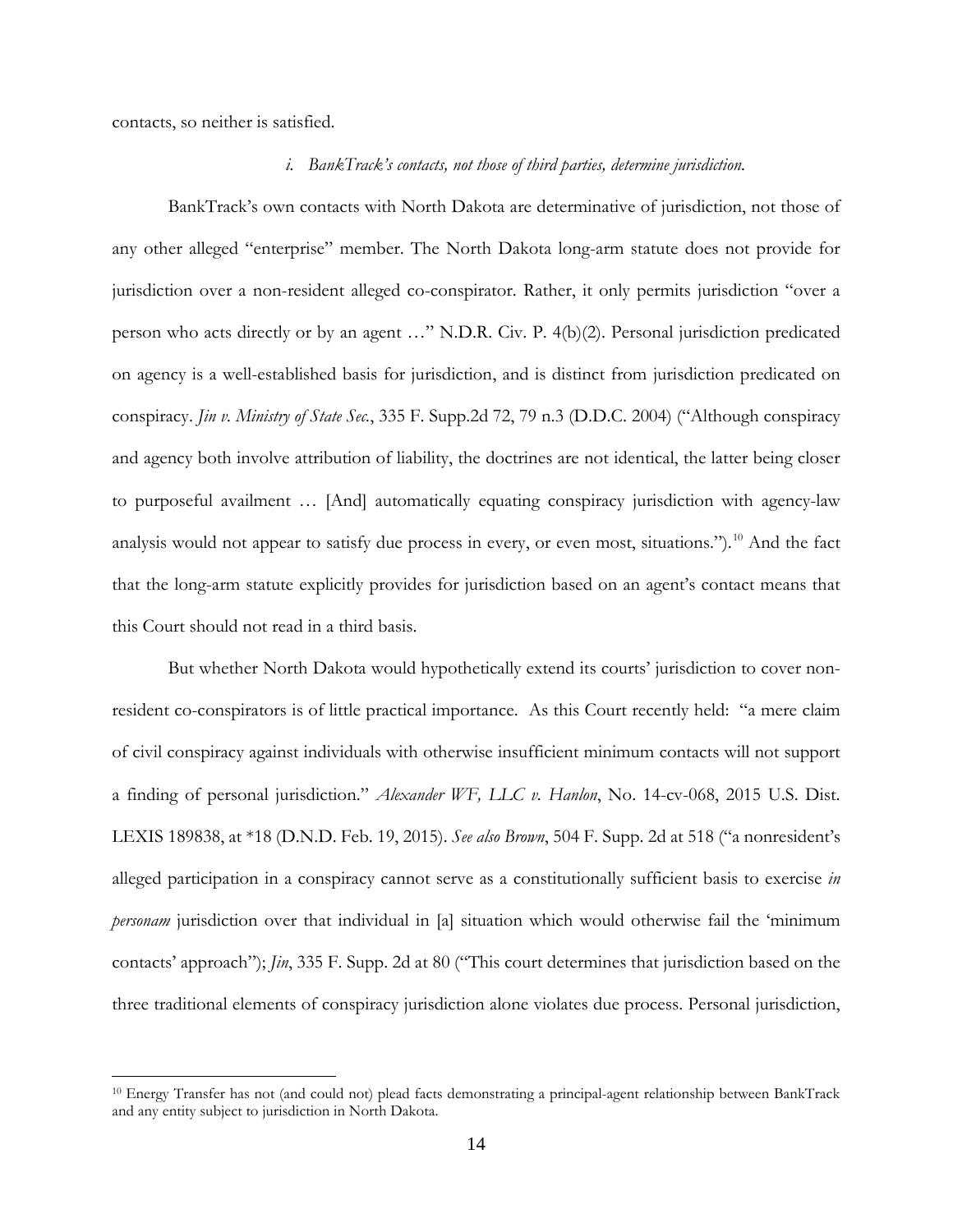even if based on conspiracy, requires purposeful availment."). BankTrack's own contacts with North Dakota are the only ones that matter for this jurisdictional inquiry.

# *ii. North Dakota's long-arm statute requires in-state conduct or an in-state injury, neither of which have been alleged by Energy Transfer.*

While North Dakota's long-arm statute was "designed to permit the state courts to exercise personal jurisdiction to the fullest extent permitted by due process," *Beaudoin v. S. Tex. Blood & Tissue Ctr.*, 699 N.W.2d 421, 425 (N.D. 2005), the fact that Energy Transfer fails to satisfy it underscores the impropriety of jurisdiction over BankTrack.

North Dakota's long arm-statute enumerates several types of conduct that can provide a basis for jurisdiction. N.D.R. Civ. P. 4(b). Many of those bases are plainly inapplicable.<sup>[11](#page-14-0)</sup> Only two require consideration: (1) whether BankTrack has "commit[ted] a tort within" North Dakota, N.D.R. Civ. P. 4(b)(2)(D); or (2) whether BankTrack has committed a tort outside North Dakota that "cause[d] injury to another person or property within" the state, N.D.R. Civ. P. 4(b)(2)(C). Assuming *arguendo* that torts were committed by BankTrack, and that Energy Transfer was somehow damaged, neither the acts nor the injury occurred in North Dakota.

Energy Transfer has alleged tortious interference and defamation. Compl. at 181-84<sup>12</sup>. This allegedly tortious conduct did not occur in North Dakota. There is no allegation that BankTrack circulated or published defamatory materials in or from North Dakota. And, critically, defamation occurs where "the offending material is circulated." *Supra, Keeton, Inc.*, 465 U.S. at 776-77. *See also, Walden v. Fiore*, 134 S. Ct. 1115, 1123-24 (2014) ("[B]ecause publication to third persons is a necessary element of libel, the defendants' intentional tort actually occurred" in place of publication (internal

<span id="page-14-0"></span><sup>&</sup>lt;sup>11</sup> For example, BankTrack does not "transact[] any business" in North Dakota, N.D.R. Civ. P. 4(b)(2)(A). And, BankTrack does not "contract[ ] to supply or supply[ ] service, goods, or other things" in North Dakota.

<span id="page-14-1"></span><sup>12</sup> While alleged separately, these are not separate bases for liability, as the allegedly tortious conduct underlying the interference claim is the "dissemination of false, misleading and defamatory statements." *Id.* at 183. *See also Trade 'N Post, L.L.C. v. World Duty Free Ams., Inc.*, 628 N.W.2d 707, 717 (N.D. 2001) (tortious interference with business requires "independently tortious or otherwise unlawful act of interference").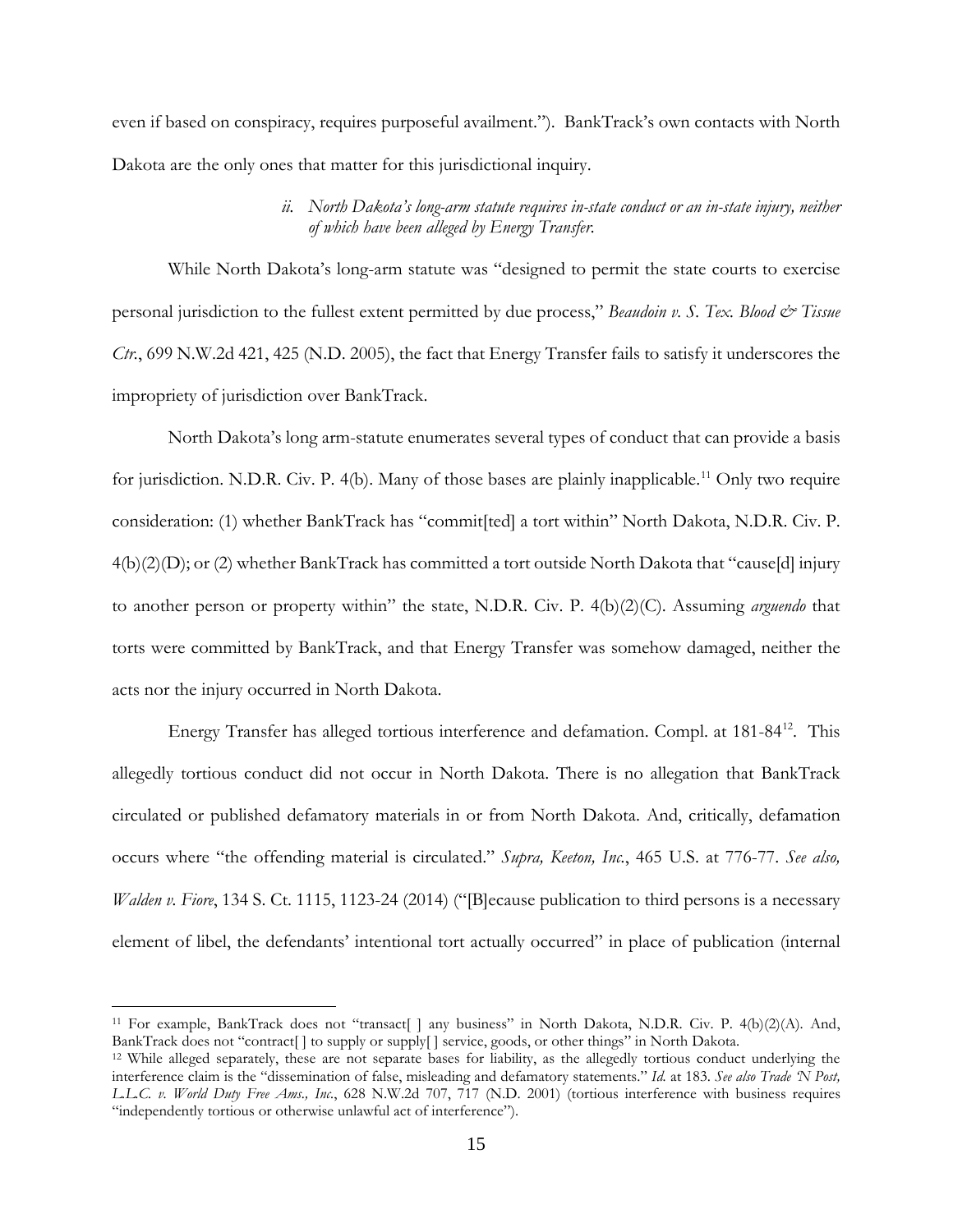citations omitted)). The simple fact that those materials referenced conduct in North Dakota does not mean that the torts were committed in North Dakota. Energy Transfer has not satisfied Rule 4(b)(2)(D). Nor is BankTrack alleged to have interfered with any business relationships between Plaintiffs and a North Dakotan.

While Plaintiffs contend that they have "suffered substantial damage in North Dakota, including costs of delayed construction, unanticipated costs of professional security services to ward off violent protesters, and costs associated with combatting the Enterprise's campaign of disinformation within North Dakota," Compl. ¶ 360, none of those purported injuries are actually or plausibly alleged to stem from BankTrack's conduct, which solely involved sending letters to out-ofstate (primarily international) banks.

Energy Transfer's allegations of non-North Dakotan injuries identify four types of injuries; but, again, these injuries were either not suffered in North Dakota, or are completely unrelated to BankTrack's alleged conduct. First, Energy Transfer complains that "the Enterprise has impaired or otherwise damaged multiple contractual relationships," citing divestment from it and DAPL. Compl. ¶ 362. As to investors divesting from Energy Transfer stock – even if that could be considered an "injury" (and even if it was proximately caused by BankTrack) – it is not an "injury to another person or property within" North Dakota. The Energy Transfer companies are not North Dakota entities. And, there is no allegation that any divested equity interests were held in North Dakota. As for loans for the DAPL project, Energy Transfer has not alleged that any loans were cancelled or modified, only that certain members of the larger lending syndicate sold their loan participation interests to thirdparties. See e.g. Compl. ¶¶ 275, 277, 278. There is no allegation – nor could there be – that the sale of any loan participation by one lender to another resulted in unfavorable terms, or delayed access to capital. Energy Transfer's credit facilities for construction of DAPL remained in place.

Second, Energy Transfer complains about damages to its reputation. *Id*. ¶ 363. Critically,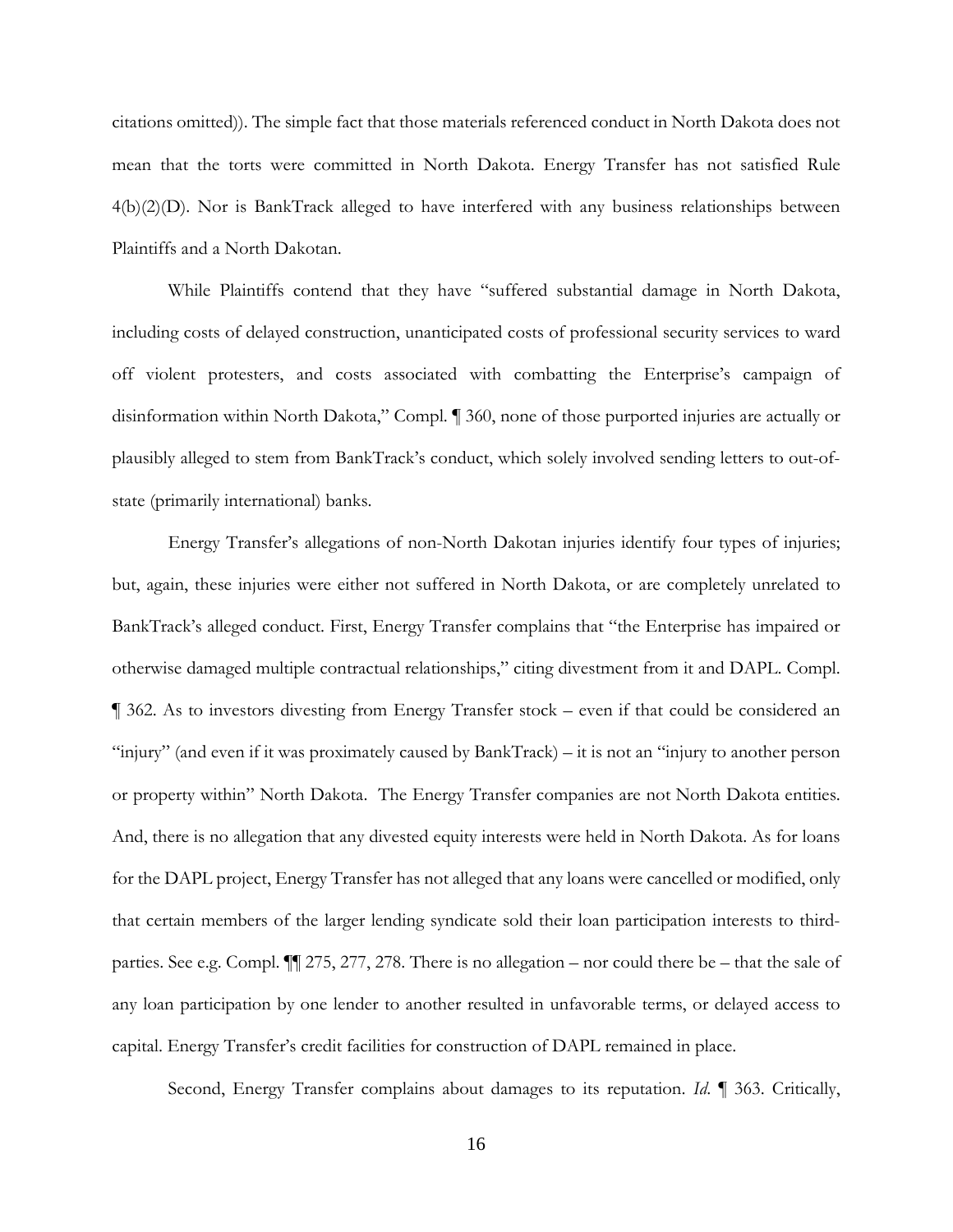Energy Transfer does not allege that BankTrack's letters – which were neither circulated nor published in North Dakota – damaged its reputation in North Dakota. *Cf. id*. ¶ 363. (It is safe to say that given North Dakota media coverage and resident perceptions of the DAPL project, Energy Transfer maintains a good reputation in North Dakota.) If BankTrack caused any reputational damage, it occurred elsewhere, *i.e*., where the letters were actually sent. *Cf. Keeton v. Hustler Magazine, Inc.*, 465 U.S. 770, 776-777 (1984) ("[t]he tort of libel is generally held to occur wherever the offending material is circulated").

Third, Energy Transfer complains about disruption to its construction, which it claims arose because of "baseless claims in litigation" and "direct criminal actions taken to disrupt construction at DAPL worksites, damage construction equipment, and destroy segments of pipeline." *Id*. ¶ 364. None of those allegations are attributed to BankTrack. Nor could they be plausibly attributed: BankTrack does not engage in litigation (other than being forced to defend against this meritless action); and, has in no way engaged in, or even conceivably encouraged or contributed, to any physical disruptions through the act of writing letters to financial institutions.

Finally, Energy Transfer says it has suffered unspecified "monetary damages" because of "illegal cyber-attacks." *Id*. ¶ 365. This is an utterly frivolous, factually un-supported, and sensational allegation – certainly as to BankTrack. There is nothing in the Complaint that even suggests (much less plausibly suggests) that BankTrack participated in, had knowledge of, or encouraged cyber-attacks.

In short, Energy Transfer has not shown an injury in North Dakota that can be attributable to BankTrack and has therefore failed to satisfy Rule 4(b)(2)(C).

# *iii. BankTrack lacks the necessary minimum contacts with North Dakota, has not purposefully availed itself of the forum, and has not purposefully directed any activity at the forum.*

"[T]he constitutional touchstone [for jurisdiction over a non-resident defendant] remains whether [he or she] purposefully established 'minimum contacts' in the forum state," such "that he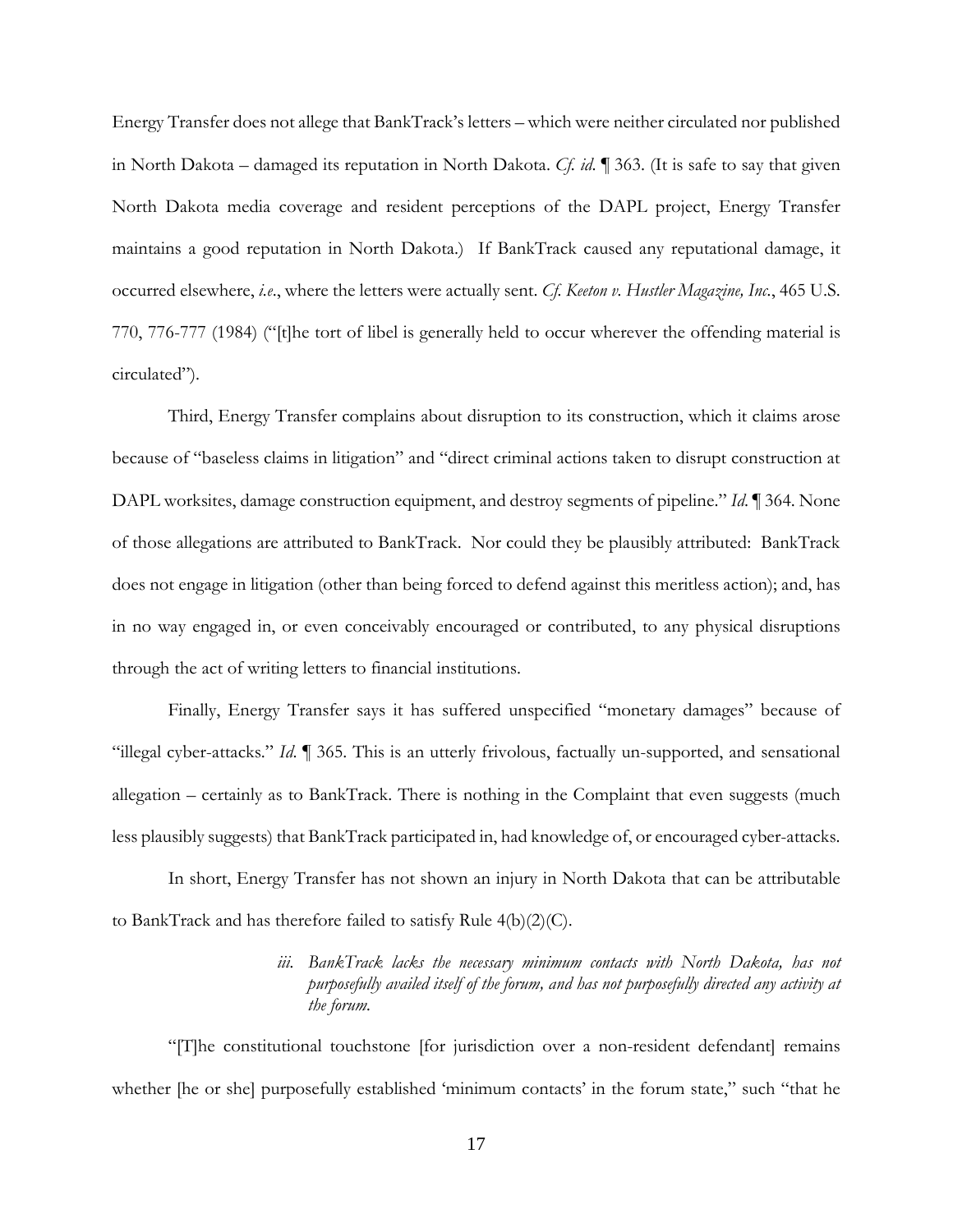should reasonably anticipate being haled into court there." *Burger King Corp. v. Rudzewicz*, 471 U.S. 462, 474 (1985). A defendant should anticipate being "haled into court" in a state when he or she "has 'purposefully availed' itself of the 'benefits and protections' of the forum state …" *Viasystems, Inc. v. EBM-Papst St. Georgen GmbH & Co., KG*, 646 F.3d 589, 594 (8th Cir. 2011) (quoting *Burger King*, 471 U.S. at 482)). Again, BankTrack does not transact any business, nor has it intentionally acted in any manner in North Dakota; it has not invoked the state's protections, and it "should [not] reasonably anticipate" having to litigate here. *Burger King*, 471 U.S. at 474.

While this reality should conclusively resolve matters, two issues require brief exploration. First, several of the "open letters" at issue in this case were published on BankTrack's website, which is presumably available in North Dakota. However, this is not the type of intentional contact with a forum that is relevant to jurisdictional analysis. "A passive Web site that does little more than make information available to those who are interested in it is not grounds for the exercise of personal jurisdiction." *See, Zippo Mfg. Co. v. Zippo Dot Com, Inc.*, 952 F. Supp. 1119, 1124 (W.D. Pa. 1997); *Johnson v. Arden*, 614 F.3d 785, 796 (8th Cir. 2010) (finding the "*Zippo* test instructive" for determining jurisdiction based on internet activity). Basing jurisdiction on the mere fact that a website was only available to forum residents would fly in the face of the Supreme Court's instruction that jurisdiction cannot be predicated on the fortuitous or independent acts of third parties. *See e.g., Burger King*, 471 U.S. at 475 (the "'purposeful availment' requirement ensures that a defendant will not be haled into a jurisdiction solely as a result of 'random,' 'fortuitous,' or 'attenuated' contacts, or of the 'unilateral activity of another party or third person'" (internal citations omitted)).

Second, BankTrack cannot be subject to specific jurisdiction based on "effects" felt in North Dakota. As explained above, Energy Transfer's alleged injuries (at least those it claims are connected to BankTrack's actions) were not suffered in North Dakota. Yet, even if BankTrack's conduct resulted in some effect or injury in North Dakota, it would not be sufficient to establish jurisdiction. The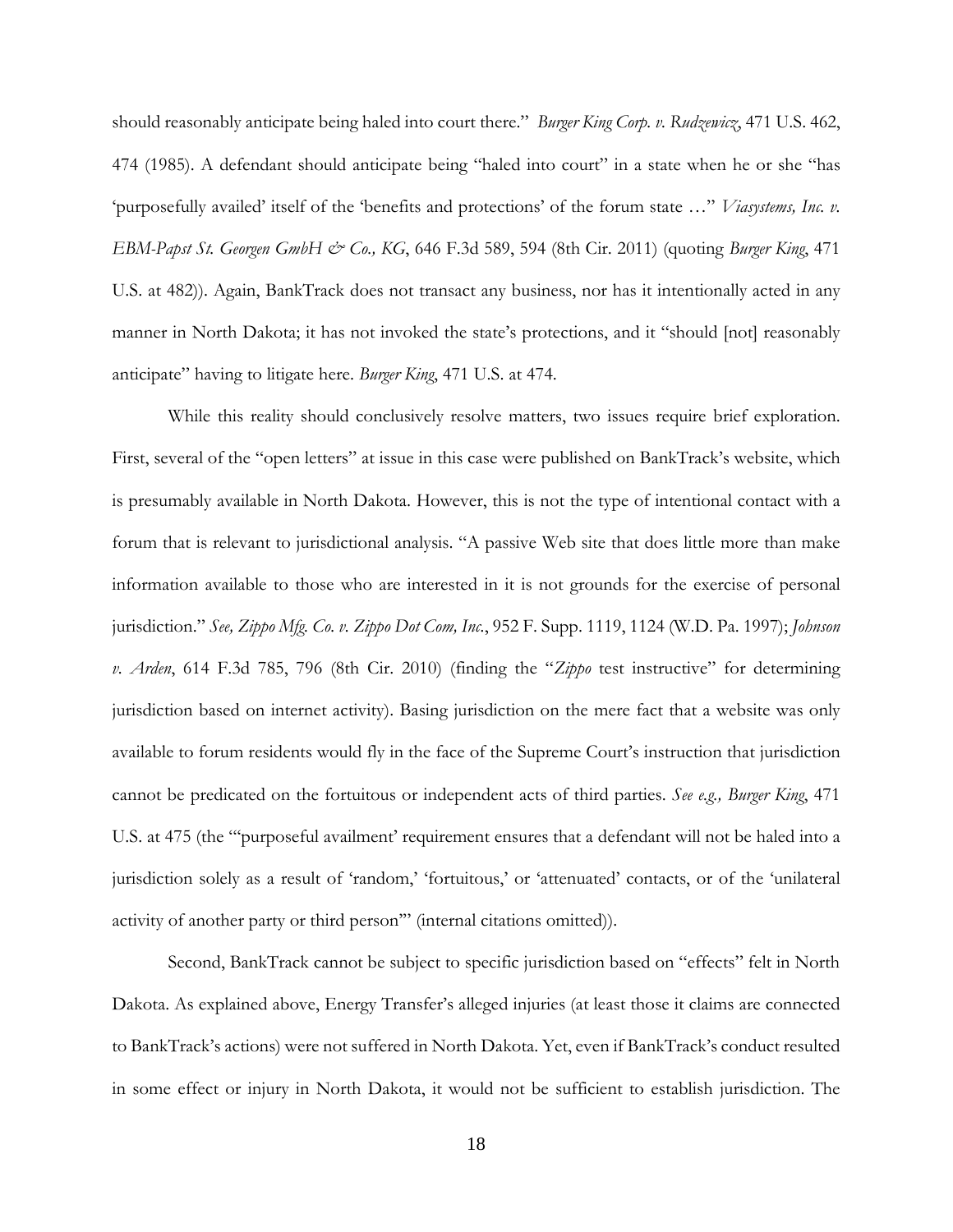Supreme Court has permitted so-called "effects" jurisdiction only where a defendant's "intentional, and allegedly tortious, actions were expressly aimed at" the state. *Calder v. Jones*, 465 U.S. 783, 789 (1984). *See also, Viasystems*, 646 F.3d at 594 (same, but noting additionally that "the brunt" of the harm must be suffered in the forum state). Moreover, the Eighth Circuit is clear that the "Calder effects test [should be construed] narrowly" and that "absent additional contacts, mere effects in the forum state are insufficient to confer personal jurisdiction." *Johnson v. Arden*, 614 F.3d 785, 796-97 (8th Cir. 2010).

BankTrack's "open letters" were not "expressly aimed" at North Dakota. The *Johnson* case is instructive. In that case, plaintiffs (Missouri residents) alleged that the defendant (a Colorado resident) had defamed them by posting false statements on a website (hosted in Colorado), including that the plaintiffs "killed and tortured unwanted cats and operated a 'kitten mill' in Unionville, Missouri." *Id*. at 796. The Court rejected the notion that the statements were aimed at Missouri simply because they referenced Missouri: "The statements were aimed at the Johnsons; the inclusion of 'Missouri' in the posting was incidental and not 'performed for the very purpose of having their consequences' felt in Missouri." *Id*. The circumstances here are identical. The fact that BankTrack discussed DAPL – a project that runs, in part, through North Dakota – can in no way suggest that its focus was on North Dakota. Quite the opposite, BankTrack's letters were directed to financial institutions outside North Dakota.

Nor, as discussed above, was the "brunt of the harm" suffered in North Dakota. Energy Transfer has not alleged – and, frankly, could not allege – that BankTrack intended to (or did) harm its reputation in North Dakota, or that BankTrack intended to deprive it (or, in fact, deprived it) of North Dakota investors or lenders. *Cf., Calder*, 465 U.S. at 789-90 (publishers of defamatory article subject to jurisdiction in California where "they knew that the brunt of that injury would be felt by respondent in the State in which she lives and works and in which the [publication] had its largest circulation").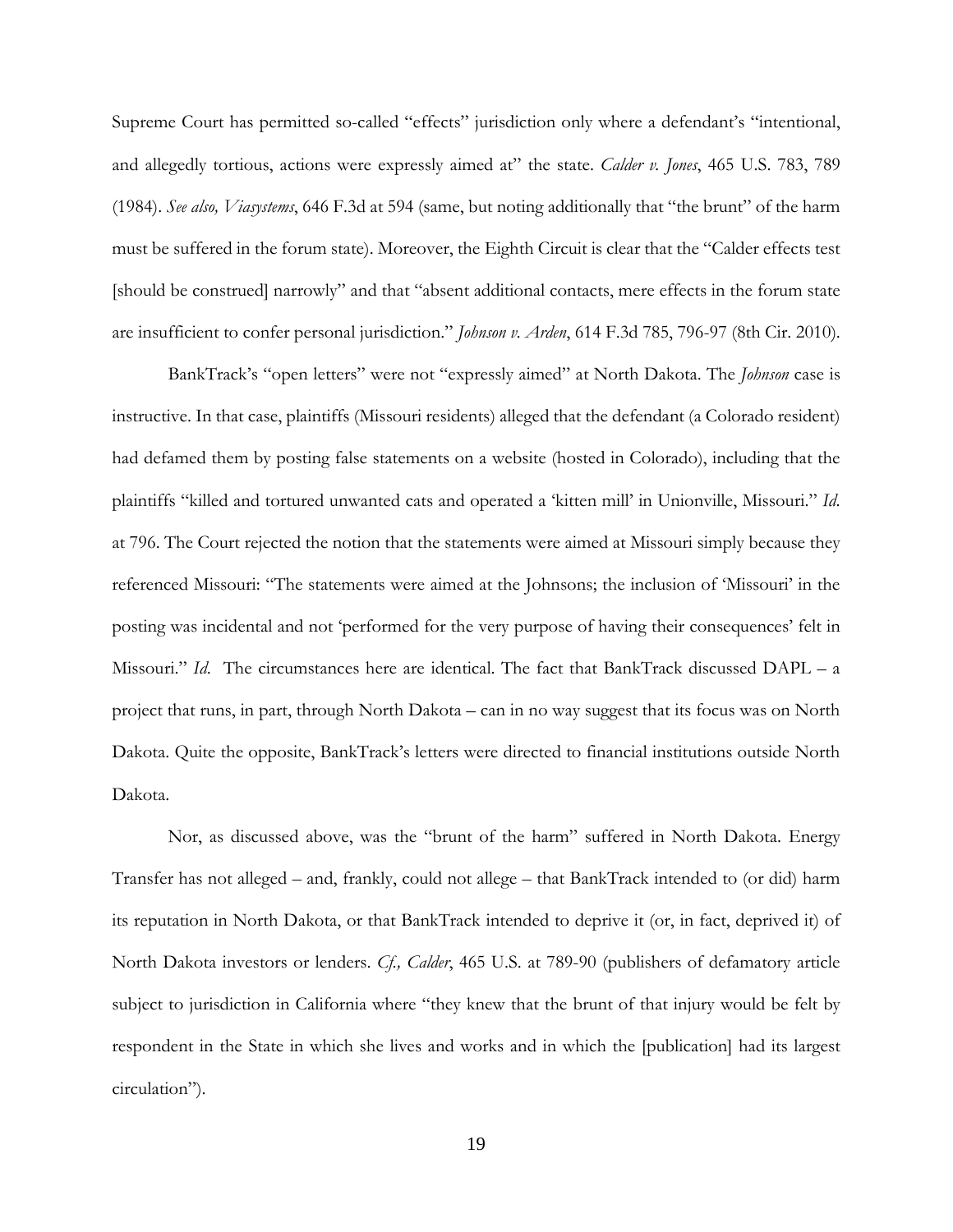Yet even if BankTrack had expressly aimed its conduct at North Dakota, and even if the brunt of the alleged harm occurred there, jurisdiction would still be improper because some additional forum contacts are still needed (and there simply are none). *Johnson*, 614 F.3d at 797 (additional contacts required, in addition to effects in the forum).

#### **C. Energy Transfer's claims run afoul of the First Amendment.**

Because of legitimate concerns about chilling Constitutionally-protected activity, courts have a special duty to scrutinize pleadings that implicate the First Amendment. *E.g.*, *Oregon Natural Res. Council v. Mohla*, 944 F.2d 531, 533 (9th Cir. 1991) (recognizing a "heightened pleading standard" for cases that implicate the Petition Clause of the First Amendment). Even before *Iqbal*, a plaintiff was required to "include [non-conclusory] allegation[s] of the specific activities, which bring the defendant's conduct into one of the exceptions to [the First Amendment] protection." *Id.* Under the First Amendment, BankTrack has the right to associate with others – even where those others allegedly commit crimes – so long as it neither participates in the criminal activity nor shares specific intent to further that activity. And BankTrack's own conduct, consisting solely of commentary on a matter of intense public debate, is well within the First Amendment's speech protections.

# **1. The First Amendment protects the right to freely associate; BankTrack cannot be held liable for the allegedly unlawful acts of others.**

Energy Transfer's claims run afoul of not just the right to free speech but also, in the context of its RICO and conspiracy claims, the right of association. "Effective advocacy of both public and private points of view, particularly controversial ones, is undeniably enhanced by group association, as this Court has more than once recognized by remarking upon the close nexus between the freedoms of speech and assembly." *NAACP v. Alabama ex rel. Patterson*, 357 U.S. 449, 460 (1958).

BankTrack's right of association is critical in the context of this case because it has the right to freely associate with other individuals and NGOs, and the mere fact of that association does not give rise to liability. Even accepting Energy Transfer's sensational accounts, "[c]ivil liability may not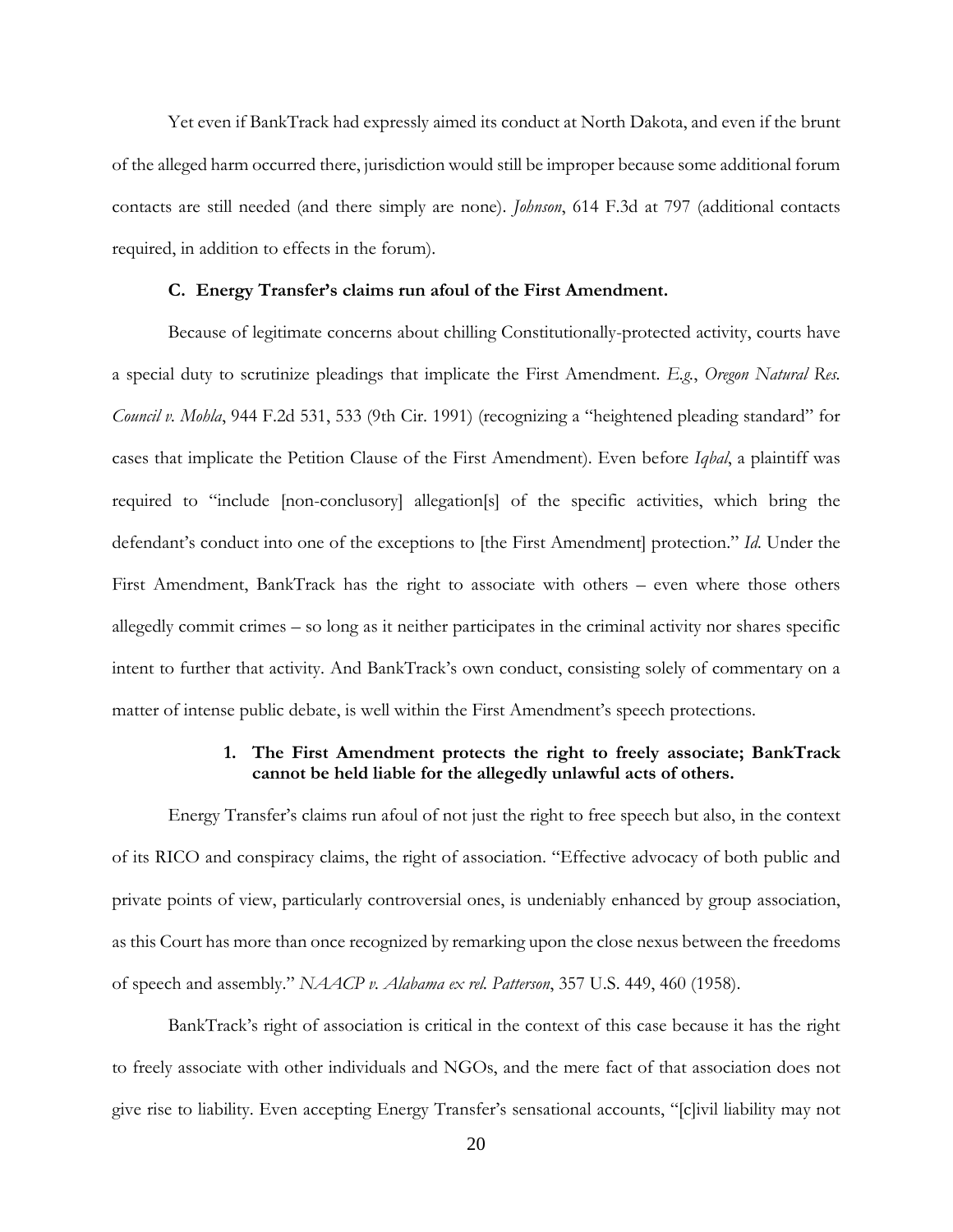be imposed merely because an individual belonged to a group, some members of which committed acts of violence. For liability to be imposed by reason of association alone, it is necessary to establish that the group itself possessed unlawful goals and that the individual held a specific intent to further those illegal aims." *NAACP v. Claiborne Hardware Co.*, 458 U.S. 886, 920 (1982).

In *Claiborne Hardware*, the Supreme Court specifically held that individuals' First Amendment rights are not limited simply because their partners in expressive activity violated the law in furtherance of their joint campaign. *Id*. at 908, 919-20. To show that the First Amendment does not apply, a party must prove that the individual had "a specific intent to further an unlawful aim embraced by th[e] group." *Id*. at 925-26. Thus, it is not sufficient, as Energy Transfer suggests, that BankTrack and certain co-defendants at times worked together to craft a message in pursuit of a shared goal, when that goal was unquestionably **legitimate**: protection of our environment and combating climate change. That does not make BankTrack liable for others' wrongful conduct.

There are no factual allegations that suggest BankTrack intended to further any unlawful goal. There are no facts in the Complaint that suggest BankTrack did not believe the statements that it made were true (and, no facts could exist, because its statements were true). There are no facts in the Complaint suggesting that BankTrack supported (or how it furthered) violence or property destruction relating to DAPL. Simply put, BankTrack's campaigns are protected expression.

## **2. BankTrack's own advocacy work is protected speech under the First Amendment.**

BankTrack's advocacy work engaging financial institutions on CSR issues, including its actions highlighting those issues with DAPL, is within the core of First Amendment protection. Letters, petitions, and articles are types of speech and actions entitled to protection. This includes even "hurtful" speech. *Snyder v. Phelps*, 562 U.S. 443, 446 (2011). Such speech may, for instance, coerce or embarrass others into boycotting businesses and still retain its constitutional protection. *Thornhill v. Alabama*, 310 U.S. 88 (1940); *Claiborne Hardware*, 458 U.S. at 910; *see also Organization for a Better Austin*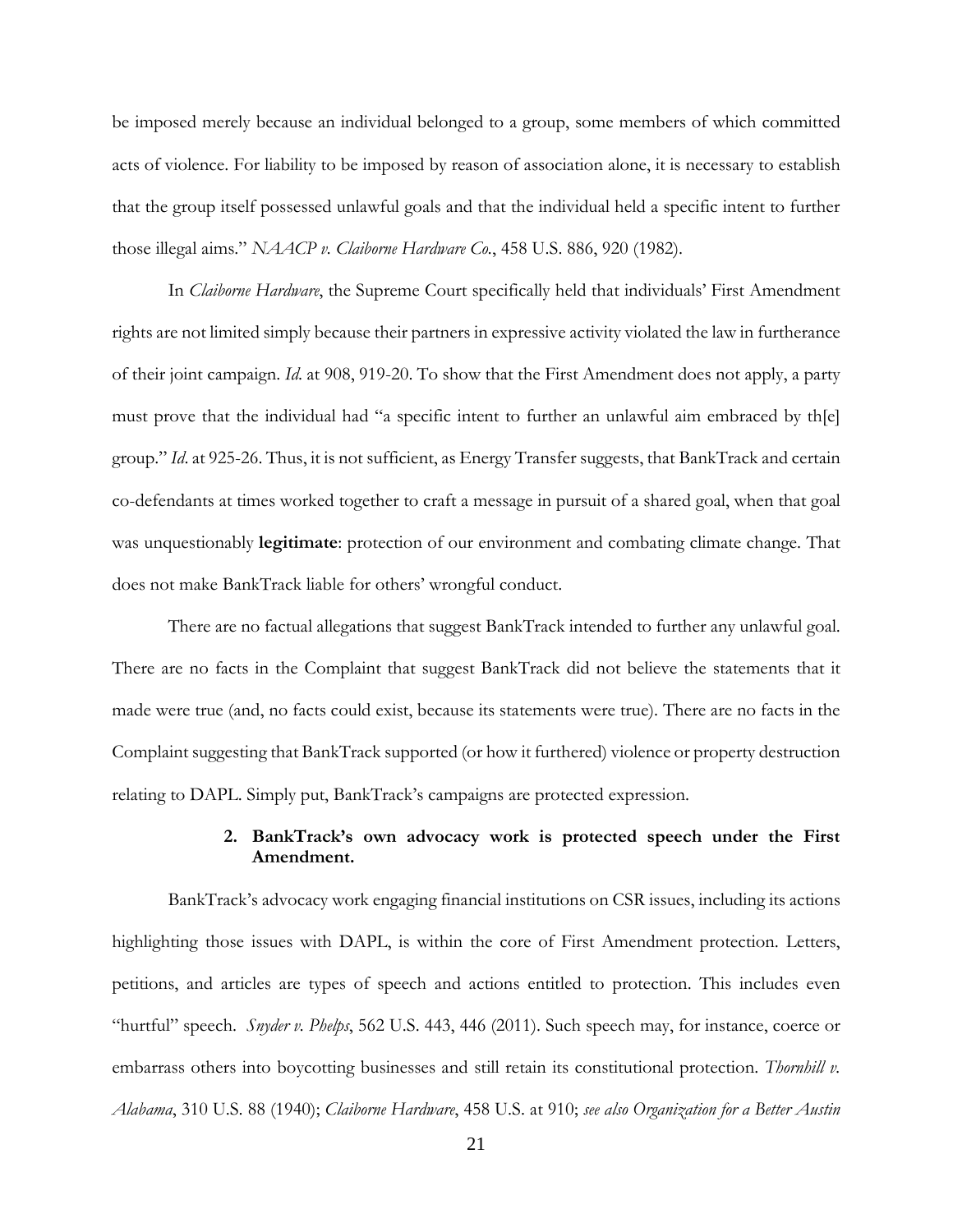*v. Keefe*, 402 U.S. 415 (1971). The First Amendment fully protects even "threats of social ostracism, vilification, and traduction." *Claiborne Hardware*, 458 U.S. at 921.

"[T]here are, of course, some activities, legal if engaged in by one, yet illegal if performed in concert with others, but political expression is not one of them." *Citizens Against Rent Control/Coalition for Fair Hous. v. Berkeley*, 454 U.S. 290, 294 (1981) ("[T]he practice of persons sharing common views banding together to achieve a common end is deeply embedded in the American political process. ... [B]y collective effort individuals can make their views known, when, individually, their voices would be faint or lost.").

# **3. Energy Transfer was a public figure in relation to DAPL by November 7, 2016.**

Energy Transfer was either a public figure generally, or at a minimum a limited public figure in relation to the DAPL controversy, by the time any of the Defendants made public statements about the controversy. If there is any question on this issue, however, there can be no doubt that Energy Transfer had this status by the time of BankTrack's actions. The first action attributed to BankTrack in the Complaint was sending a letter on November 7, 2016. *See* Statement of Facts. By that point, the DAPL controversy – and Energy Transfer's role in it – was front-page news across the world – being reported in sources from the local Bismarck Tribune<sup>13</sup>, to the Washington Post<sup>[14](#page-21-1)</sup> and the United Kingdom's Guardian newspaper.<sup>[15](#page-21-2)</sup>

In *Gertz v. Robert Welch, Inc.*, 418 U.S. 323 (1974), the Supreme Court established that the "actual malice" standard applies where someone "is drawn into a particular public controversy and

 $\overline{a}$ 

<span id="page-21-1"></span><sup>14</sup> Washington Post, "Protesters clash with private security at Dakota Access Pipeline construction site," September 7, 2016; https://www.washingtonpost.com/video/national/protesters-clash-with-private-security-at-dakota-accesspipeline-construction-site/2016/09/07/a89050ce-7504-11e6-9781-49e591781754\_video.html

<span id="page-21-0"></span><sup>13</sup> Lauren Donovan, Bismarck Tribune, "Dakota Access Pipeline files condemnation lawsuits," January 1, 2016; http://bismarcktribune.com/bakken/dakota-access-pipeline-files-condemnation-lawsuits/article\_e4473aea-3b7b-534c-9110-7555ae86b6e6.html

<span id="page-21-2"></span><sup>15</sup> Nicky Woolf, The Guardian, "Native American tribes mobilize against proposed North Dakota oil pipeline," April 1, 2016. https://www.theguardian.com/us-news/2016/apr/01/native-american-north-dakota-oil-pipeline-protest.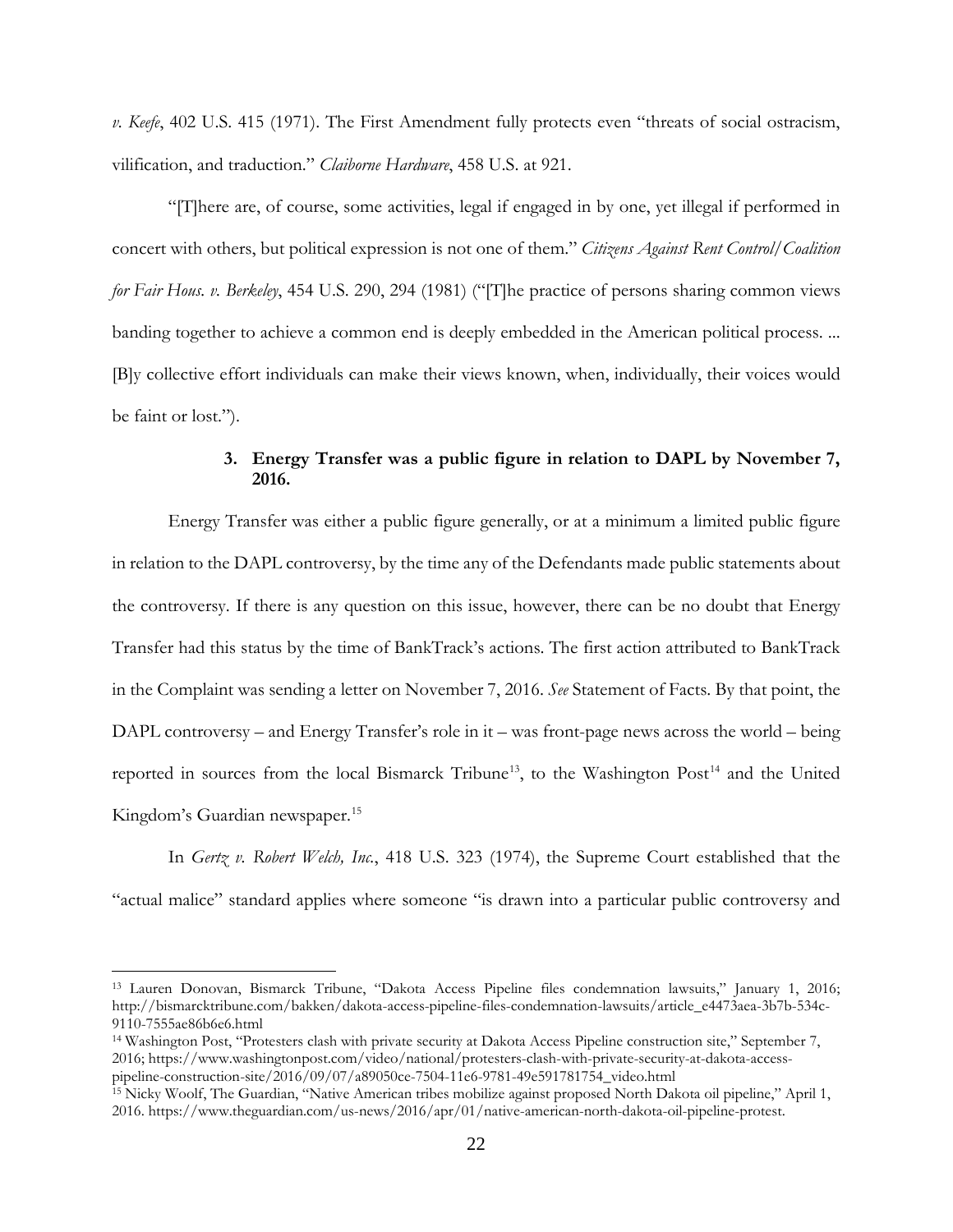thereby becomes a public figure for a limited range of issues." *Id.* at 351. The determination of this status requires two steps: "we must first identify the particular public controversy giving rise to the defamatory speech"; "[A]fter identifying the particular controversy giving rise to the defamation, we then examine the 'nature and extent' of [the plaintiff's] involvement." *Lundell Mfg. Co. v. ABC, Inc.*, 98 F.3d 351, 363 (8th Cir. 1996).

The DAPL controversy was obviously an issue of public debate well before November 7, 2016. On September 26, 2016, for example, this Court issued an order that recognized that "one need only turn on a television set or read any newspaper in North Dakota" in order to find "countless videos and photographs" of the DAPL protests. *Dakota Access, LLC v. Archambault*, No. 1:16-cv -296, Docket No. 45 at 3-4 (Sept. 26, 2016). The New York Times ran front-page stories on the issue on September 9 and 10, 20[16](#page-22-0),<sup>16</sup> and the newspaper's website ran 100 stories on DAPL during September-October 2016. ABC News's website lists 139 stories on DAPL during the same two months.<sup>[17](#page-22-1)</sup>

It is equally clear that Energy Transfer was deeply involved in this public controversy during the relevant period. The New York Times article on September 9, 2016, for example, includes a statement from Energy Transfer. On September 13, 2016, Energy Transfer released a statement that was styled as a message from its CEO to its employees, but directly engaged with the controversy: arguing that none of the land abutting the pipeline route "is subject to Native American control or ownership," that surveys have "found no sacred items along the route," and that "[c]oncerns about the pipeline's impact on the local water supply are unfounded."[18](#page-22-2) There is no question that, well before

<span id="page-22-0"></span><sup>&</sup>lt;sup>16</sup> Jack Healy, The New York Times, "'I Want to Win Someday': Tribes Make Stand Against Pipeline" (Sept. 9, 2016), available at [https://www.nytimes.com/2016/09/09/us/dakota-access-pipeline-protests.html;](https://www.nytimes.com/2016/09/09/us/dakota-access-pipeline-protests.html) Jack Healy & John Schwartz, The New York Times, "U.S. Suspends Pipeline Work in Tribes' Path" (Sept. 10, 2016), available at [https://www.nytimes.com/2016/09/10/us/judge-approves-construction-of-oil-pipeline-in-north-dakota.html.](https://www.nytimes.com/2016/09/10/us/judge-approves-construction-of-oil-pipeline-in-north-dakota.html) 

<span id="page-22-1"></span><sup>17</sup> Web searches on www.nytimes.com and abcnews.go.com for "Dakota Access."

<span id="page-22-2"></span><sup>18</sup> Statement from Kelcy Warren, Chairman & CEO of Energy Transfer Partners (Sept. 13, 2016), *available at*  http://www.valleynewslive.com/content/misc/Statement-on-Dakota-Access-Pipeline-from--Chairman-and-CEO-of-Energy-Transfer-393249261.html.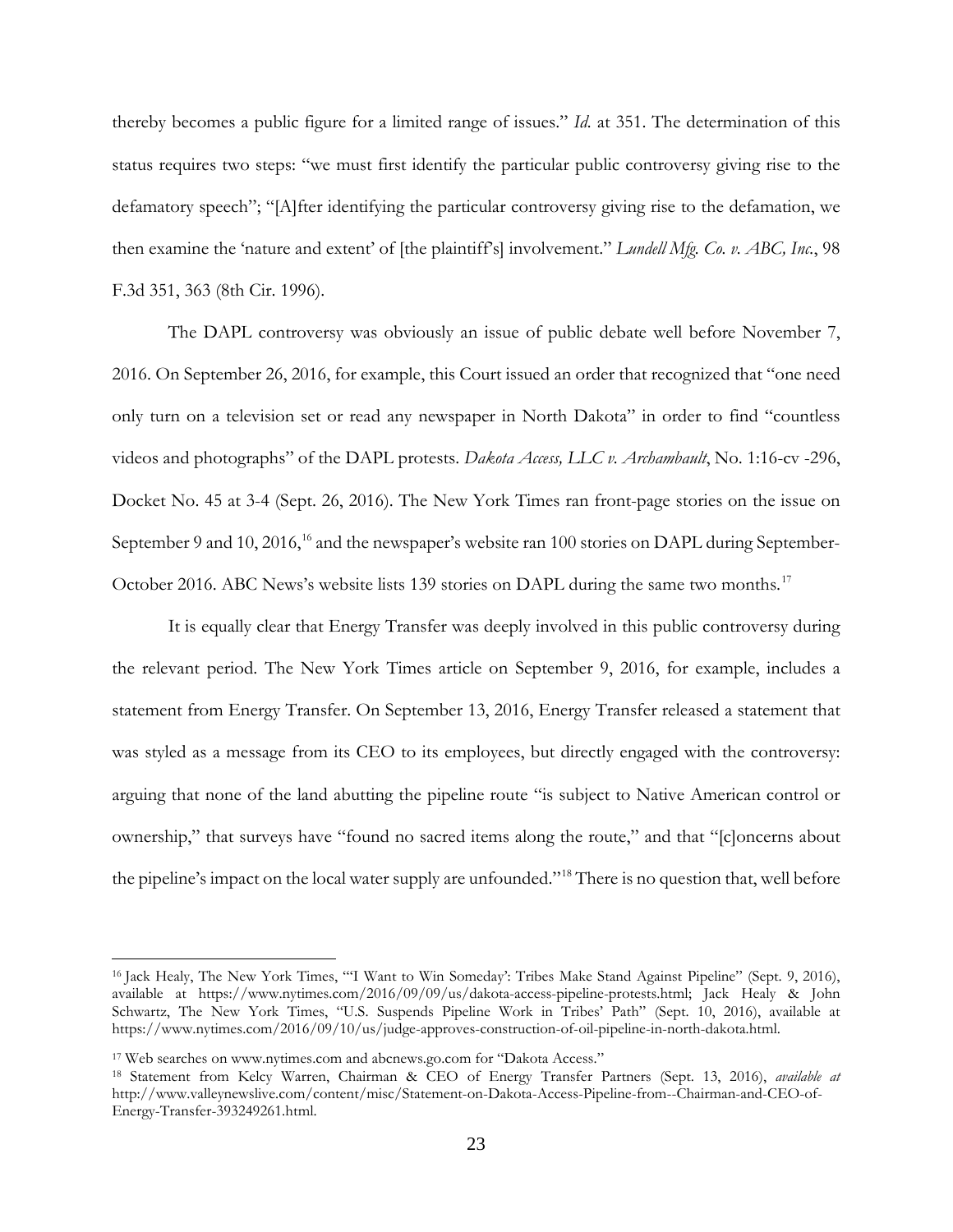BankTrack's actions in November 2016, Energy Transfer had already been "drawn into a particular public controversy," and thus must meet the "actual malice" standard for any statements by BankTrack. *Gertz*, 418 U.S. at 351.

## **4. Energy Transfer cannot meet the applicable "actual malice" standard.**

The Eight Circuit has explained the high standard that must be met where a public figure seeks to claim damages for a defendant's speech:

A public-figure plaintiff must do more than prove falsity to prevail in a defamation claim. Even if the defendant's remarks are proven both defamatory and false, a public-figure plaintiff must also prove by clear and convincing evidence that the defendant acted with actual malice – that is, that the defendant made false remarks with a high degree of awareness of probable falsity, or that the defendant entertained serious doubts as to the truth of his publication. The standard is, therefore, a "daunting one." Evidence of a defendant's ill will, desire to injure, or political or profit motive does not suffice.

*Campbell v. Citizens for an Honest Gov't, Inc.*, 255 F.3d 560, 569 (8th Cir. 2001) (internal citations omitted).

Energy Transfer's complaint fails to meet this standard with respect to BankTrack.

The complaint includes no specific allegations that BankTrack acted with actual malice. Aside from boilerplate, conclusory statements that BankTrack's statements were part of "intentional and repeated misstatements," Compl. ¶ 118, there are no specific allegations of BankTrack's knowledge of any alleged falsity of the statements at issue.

In fact, the statements cited prove that actual malice cannot be found on these allegations. As a "matter of law," actual malice is precluded where the defendant has relied in good faith "on previously published reports in reputable sources." *Liberty Lobby, Inc. v. Dow Jones & Co.*, 838 F.2d 1287, 1297 (D.C. Cir. 1988). BankTrack's November 7, 2016, letter, for example, includes nine citations to the sources on which it relies for its allegations (See Exhibit A). BankTrack's November 28, 2016, letter (identical to its November 30, 2016 letters referenced in the Complaint) similarly includes seven source citations (See Exhibit B).

Following *Iqbal* and *Twombly*, a plaintiff cannot state a claim simply by making conclusory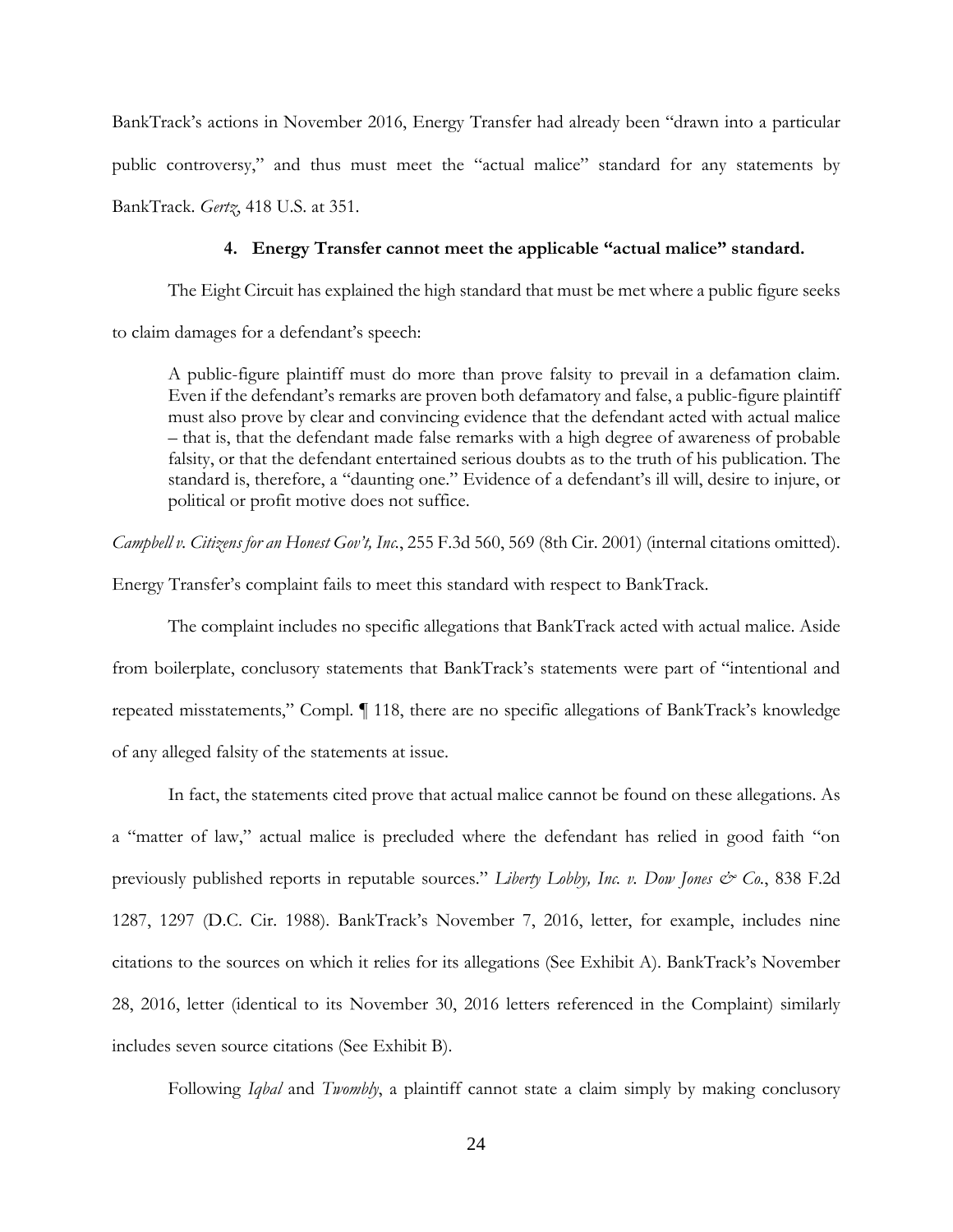assertions of the elements of actual malice. With no plausible allegations showing BankTrack's actual malice, the complaint fails. "[T]he circuits that have considered the question have uniformly held that a claim may be dismissed for failing plausibly to allege actual malice without permitting discovery." *Resolute Forest Prods. v. Greenpeace Int'l*, No. 17-cv-02824, U.S. Dist. LEXIS 170927, \*46 (N.D. Cal. Oct. 16, 2017) (citing *Michel v. NYP Holdings*, 816 F.3d 686, 701-02 (11th Cir. 2016); *Biro v. Condé Nast*, 807 F.3d 541, 544-45 (2d Cir. 2015); *Schatz v. Republican State Leadership Comm.*, 669 F.3d 50, 58 (1st Cir. 2012)). Even assuming the falsity of BankTrack's statements – which BankTrack vigorously contests – nothing in the Complaint plausibly suggests that BankTrack did anything more than re-publish, in good faith, allegations about the DAPL controversy that were already circulating in the news media and by activist groups. In fact, the actual malice standard was designed to allow publishers the 'breathing space' needed to ensure robust reporting on public figures and events." *Michel*, 816 F.3d at 702 (citing *Sullivan*, 376 U.S. at 271–72).

Energy Transfer claims that, in pursuit of engaging in a putative "enterprise" to harm it, BankTrack made false, defamatory statements with the intent of injuring Energy Transfer's reputation. However, "intent" is insufficient to establish actual malice. *See Morgan v. Tice*, 862 F.2d 1495, 1500 (11th Cir. 1989) (no actual malice based on defendant's alleged "purpose and intent to find whatever unsavory things he could about" plaintiff). To plead actual malice, Energy Transfer must allege facts sufficient to give rise to a reasonable inference that the alleged false statements were made by BankTrack with knowledge that were false or with reckless disregard of whether they were false. *Meisler v. Gannett Co.*, 12 F.3d 1026, 1030 (11th Cir. 1994). The question is whether BankTrack actually entertained serious doubts as to the veracity of published accounts concerning the activities around or effects of DAPL, or was highly aware that such accounts were probably false. Energy Transfer's complaint does not allege – and cannot allege – facts suggesting that BankTrack had any serious doubts that the letters it sent to financial institutions were true.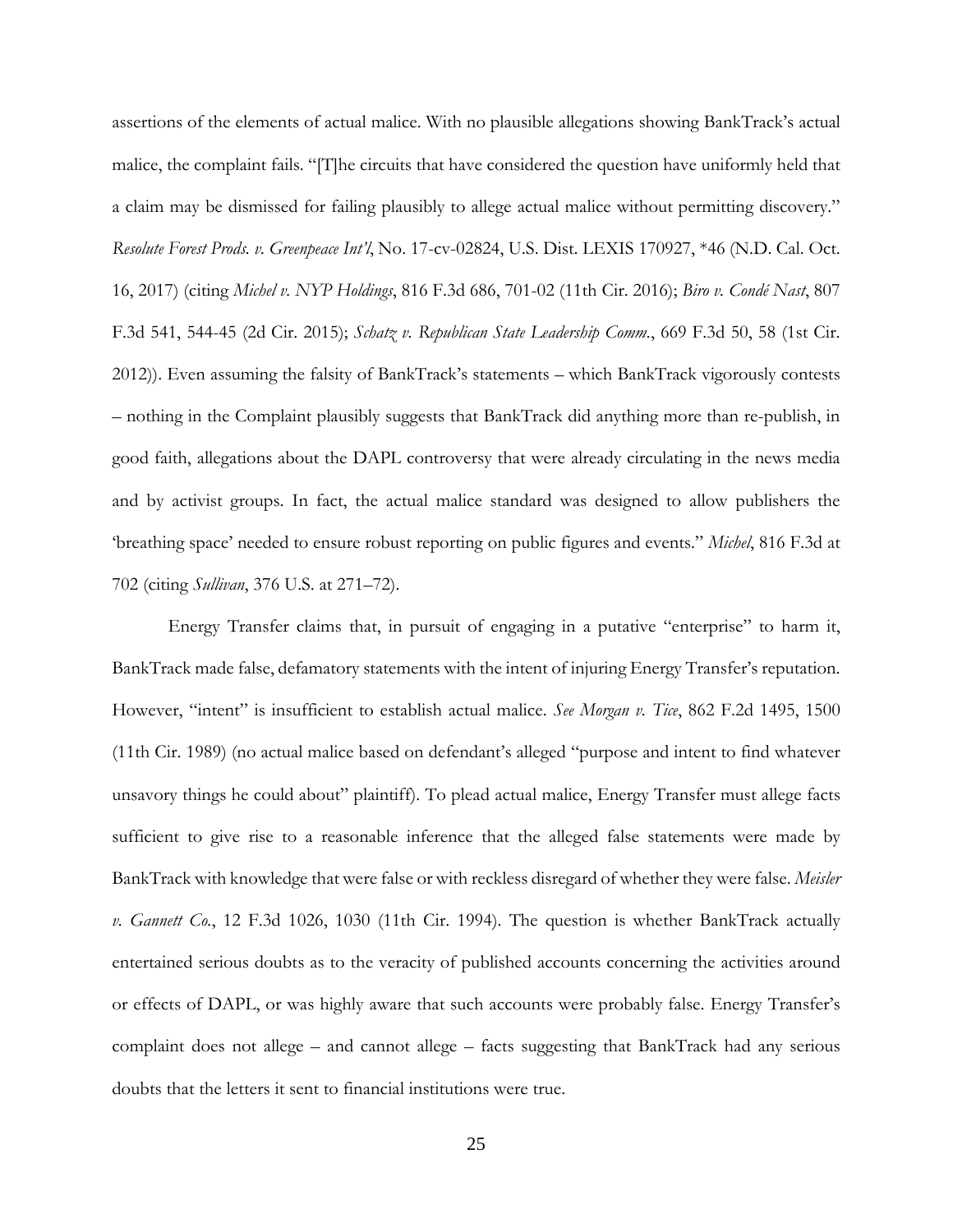#### **D. Energy Transfer fails to plausibly allege liability.**

Fatal threshold issues of jurisdiction and First Amendment privilege aside, Energy Transfer has failed to plausibly plead BankTrack's liability for RICO and the non-federal claims.

#### **1. Pleading standards are heightened in this case.**

Energy Transfer is required to "plead facts sufficient to raise a right to relief above the speculative level. . . . [T]hey must show the [ ] claims are plausible." *Brown v. Medtronic, Inc.*, 628 F.3d 451, 459 (8th Cir. 2010) (internal quotation marks and citations omitted). A claim is plausible when the pled facts "allow[ ] the court to draw the reasonable inference that the defendant is liable for the misconduct alleged." *Id*. While a court must accept the truth of the factual allegations, it is "not required to accept a plaintiff's legal conclusions." *Id*.

An even more rigorous standard governs Energy Transfer's claims. Because of the stigmatic effects of a RICO lawsuit and the prospect of treble damages, there is "a particular imperative . . . to flush out frivolous civil RICO allegations at an early stage of litigation." *Curtis & Assocs., P.C. v. Law Offices of David M. Bushman, Esq.*, 758 F. Supp.2d 153, 167 (E.D.N.Y. 2010). More specifically, vague allegations that do not demonstrate the existence of an enterprise, how it functioned, and the defendants' role are insufficient to plead a RICO claim. *Crest Constr. II, Inc. v. Doe*, 66- F.3d 346, 356 (8th Cir. 2011) ("While the complaint is awash in phrases such as 'ongoing scheme,' 'pattern of racketeering,' and 'participation in a fraudulent scheme,' **without more**, such phrases are insufficient to form the basis of a RICO claim." (Emphasis added)). And, where, as here, the alleged predicate acts sound in fraud, a plaintiff must satisfy "the heightened pleading requirements of Rule 9(b)." *Id*. at 358.

While Rule 9 does not extend its "particularity" requirement to allegations about a defendant's state of mind, Fed. R. Civ. P. 9(b), "conclusory allegations [still] do not satisfy the pleading requirements [and] the complaint must provide a factual basis for allegations of scienter." *In re K-Tel*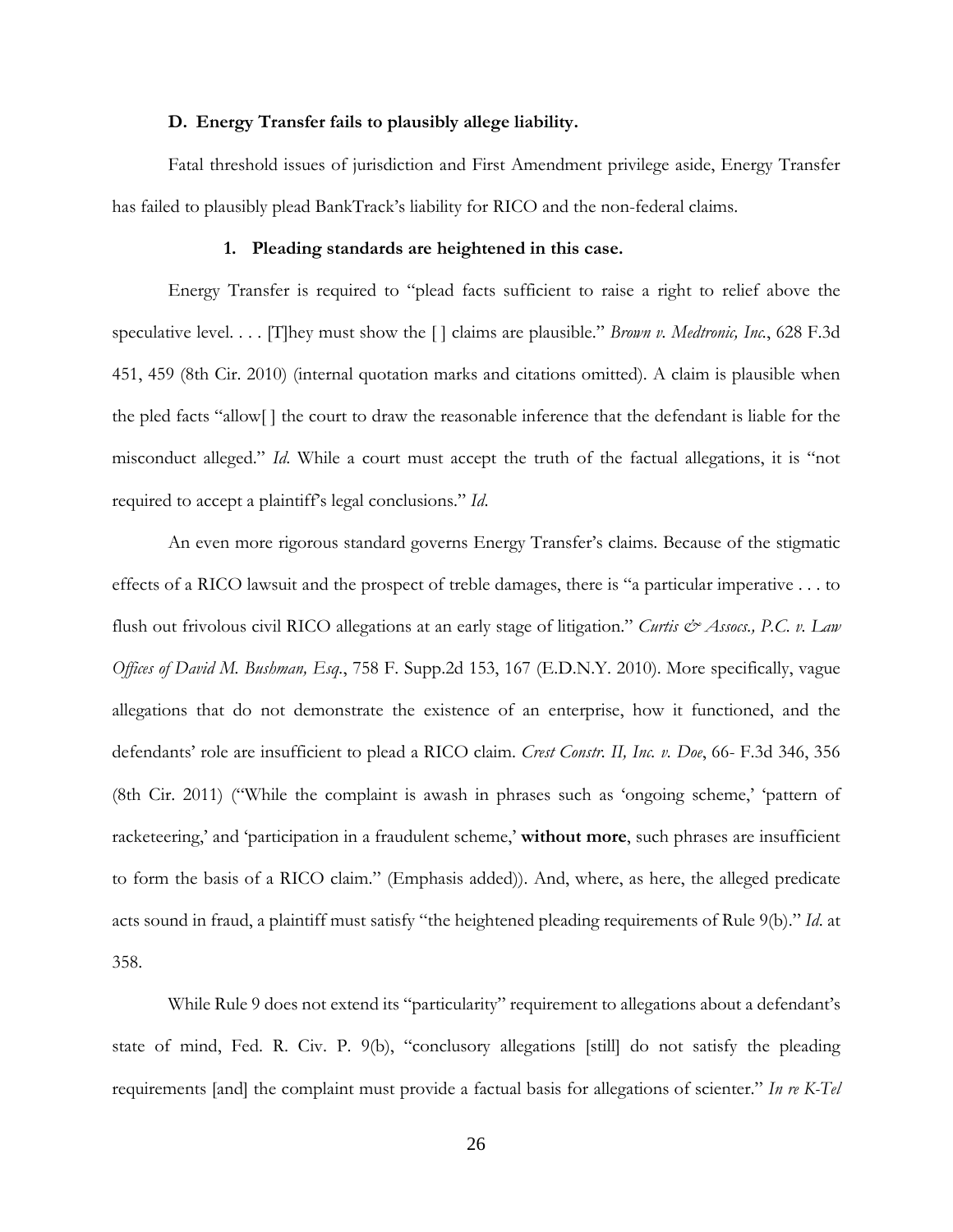*Int'l Sec. Litig.*, 300 F.3d 881, 894 (8th Cir. 2002). In other words, "Rule 9 merely excuses a party from pleading [fraudulent] intent under an elevated pleading standard. It does not give him license to evade the less rigid – though still operative – strictures of Rule 8." *Ashcroft v. Iqbal*, 556 U.S. 662, 686-87 (2009). In a fraud case, a plaintiff needs to plead facts that suggests a defendant either knew that statements were not true, or had no reasonable grounds to believe they were true. *See, Gunderson v. ADM Investor Servs., Inc.*, 85 F. Supp. 2d 892, 903 (N.D. Iowa 2000) ("the complaint must set forth specific facts that make it reasonable to believe that defendants knew that a statement was materially false or misleading" (quoting *Lucia v. Prospect Street High Income Portfolio, Inc.*, 36 F.3d 170, 174 (1st Cir. 1994)). Energy Transfer's claims fail on this basis alone.

So too for defamation claims. "Not only is proving actual malice a heavy burden, but, in the era of *Iqbal* and *Twombly*, pleading actual malice is a more onerous task as well." *Biro v. Conde Nast*, 963 F. Supp.2d 255, 278 (S.D.N.Y. 2013). Assertions that "statements were known by them to be false at the time they were made, were malicious or were made with reckless disregard as to their veracity [are] entirely insufficient." *Mayfield v. NASCAR*, 674 F.3d 369, 378 (4th Cir. 2012). *See also, Michel v. NYP Holdings, Inc.*, 816 F.3d 686, 702-03 (11th Cir. 2016) ("To plead actual malice, then, Michel must allege facts sufficient to give rise to a reasonable inference that the false statement was made with knowledge that it was false or with reckless disregard of whether it was false or not." (Internal citations and quotation marks omitted)).

### **2. Energy Transfer has failed to plausibly plead BankTrack's RICO liability.**

The federal RICO statute provides a private cause of action to a plaintiff "injured in his business or property by reason of a violation of section 1962 . . . ." 18 U.S.C. § 1964(c). Section 1962 makes it unlawful to participate in, invest in, or derive income from an "enterprise" through a "pattern of racketeering." 18 U.S.C. § 1962(a)-(c). Thus, to state a RICO claim, Energy Transfer must plead a cognizable "injury," which was proximately caused by BankTrack's participation, through a pattern of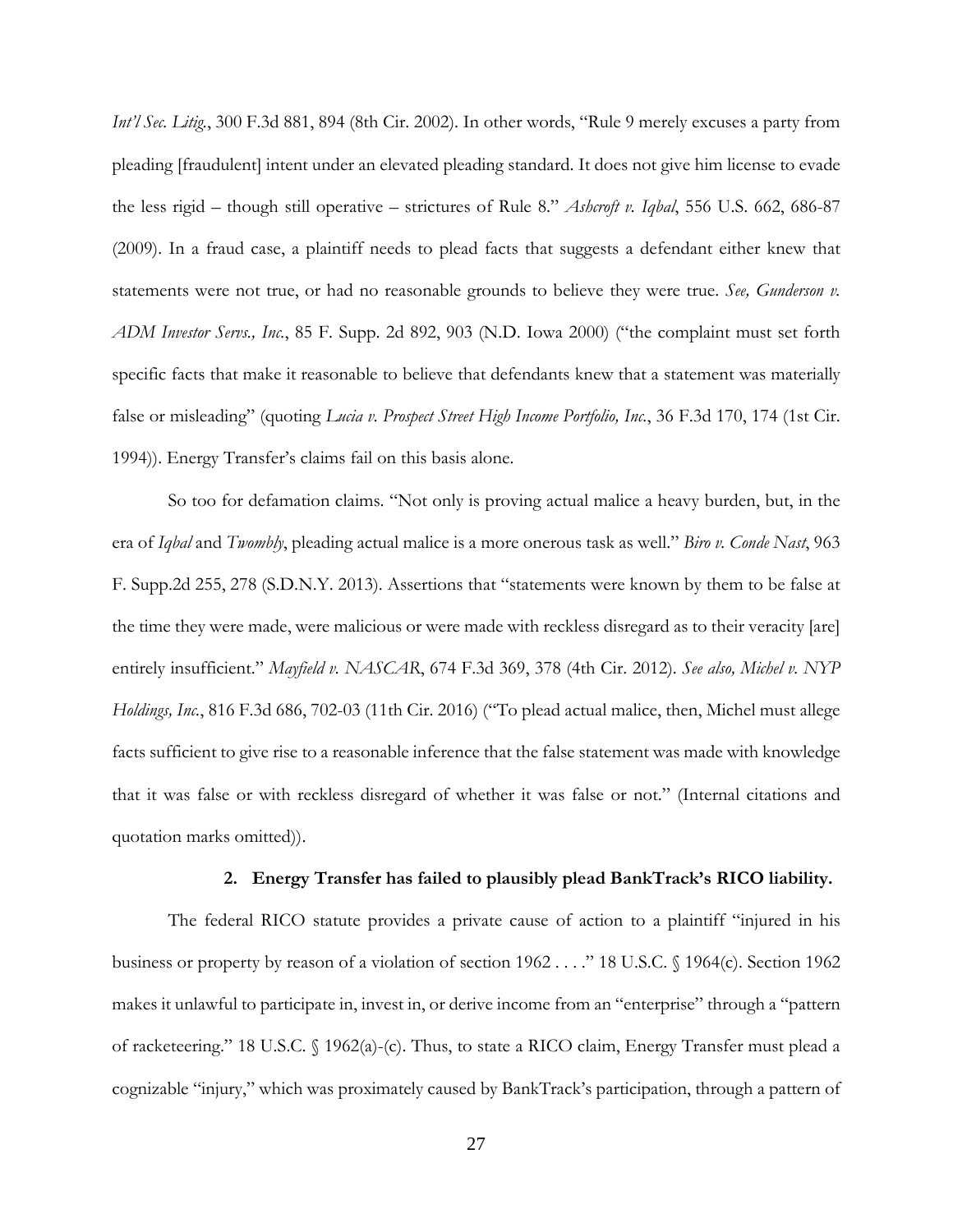racketeering activity, in an "enterprise."

Energy Transfer fails to plead every required element of its RICO claims. **First**, it utterly fails to allege an injury to its "business or property" that was proximately caused by BankTrack's purported "racketeering" activity (i.e., writing letters to financial institutions). *See, Hamm v. Rhone-Poulenc Rorer Pharms*., 187 F.3d 941, 952 (8th Cir. 1999). Significantly, the reputational damages it seeks are not cognizable under RICO. *Id*. at 954.

**Second**, Energy Transfer also failed to plead the existence of an "enterprise." *See, Crest Constr.*, 660 F.3d at 355. The allegations in Energy Transfer's complaint in no way plausibly suggest that the defendants had a common purpose (which Energy Transfer suggests "was to generate increased donations to the Enterprise members," e.g., Compl. ¶ 409), "an ongoing organization with members who function as a continuing unit" or, "an ascertainable structure distinct from the conduct of a pattern of racketeering". *United States v. Lee*, 374 F.3d 637, 647 (8th Cir. 2004).

**Third**, and beyond these threshold issues, Energy Transfer has utterly failed to plead *BankTrack's* RICO liability. RICO liability extends only to those individuals who "participate in the operation or management of the enterprise itself." *Reves v. Ernst & Young*, 507 U.S. 170, 185 (1993). Liability depends on showing that a defendant managed or participated in conduct of the '*enterprise's* affairs,' not just their own affairs." *Cedric Kushner Promotions, Ltd. v. King*, 533 U.S. 158, 163 (2001) (emphasis in original, internal citations and quotation marks omitted).

**Fourth**, even had BankTrack participated in an alleged "enterprise," Energy Transfer would still need to show that it did so through a "pattern of racketeering activity." "[A]ll the substantive RICO offenses require pleading and proof that the defendant engaged in a 'pattern of racketeering activity.'" *Baker v. Patterson*, No. 4:16-CV-00181, 2017 U.S. Dist. LEXIS 172748, at \*15-16 (D. Idaho Apr. 20, 2017).

**Fifth**, it is crucial to note that Energy Transfer has not plausibly pled that BankTrack was part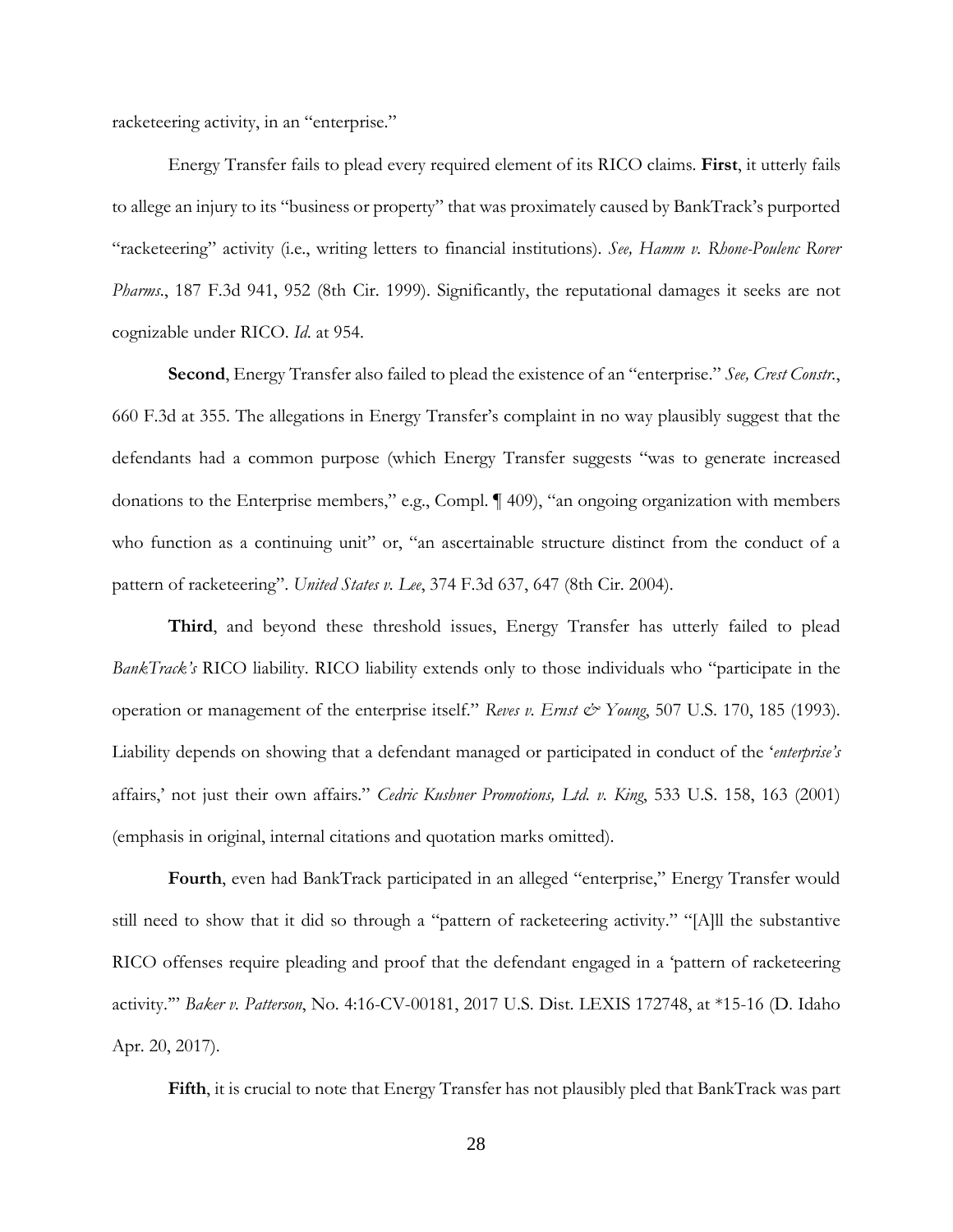of a RICO conspiracy. A RICO conspiracy under § 1962(d) requires that a defendant was "aware of the essential nature and scope of the enterprise and intended to participate in it." *United States v. Christensen*, 828 F.3d 763, 780 (9th Cir. 2015) (quoting *United States v. Fernandez*, 388 F.3d 1199, 1230 (9th Cir. 2004)), *cert. denied*, 137 S. Ct. 628, 196 L. Ed. 2d 517 (2017). "'[T]he point of making the [plaintiff] show that the defendants ha[d] some knowledge of the nature of the enterprise is to avoid an unjust association of the defendant with the crimes of others.'" *Id.* (quoting *United States v. Brandao*, 539 F.3d 44, 52 (1st Cir. 2008)). The issue here is that there are no allegations plausibly suggesting that BankTrack was aware of what Energy Transfer refers to as criminal activity that would serve as a predicate act under RICO, nor are there any plausible allegations that BankTrack intended to participate in or commit any such predicate acts. In the absence of any such plausible allegations, any RICO conspiracy claim must be dismissed.

## *i. Energy Transfer lacks standing to bring RICO claims.*

Energy Transfer lacks standing because it failed to show any injury to its "business or property." *Hamm v. Rhone-Poulenc Rorer Pharms.*, 187 F.3d 941, 954 (8th Cir. 1999). At most, Energy Transfer alleges reputational damage as a result of the letters BankTrank wrote to financial institutions. Damage to reputation is generally considered a personal injury and thus is not an injury to "business or property" within the meaning of 18 U.S.C. § 1964(c). *See, e.g., City of Chicago Heights v. Lobue,* 914 F. Supp. 279, 285 (N.D. Ill. 1996) (damage to city's business reputation not injury to "business or property" compensable under § 1964(c)); *In re Teledyne Defense Contracting Derivative Litigation,* 849 F. Supp. 1369, 1372 n.1 (C.D. Cal. 1993) (noting injuries to "business reputation" are not cognizable under RICO).

To the extent Energy Transfer alleges that the letters BankTrack sent to financial institutions resulted in some sort of delay with respect to its construction schedules or financing activities with respect to DAPL, it is crucial to note that Energy Transfer's complaint does not allege that any of its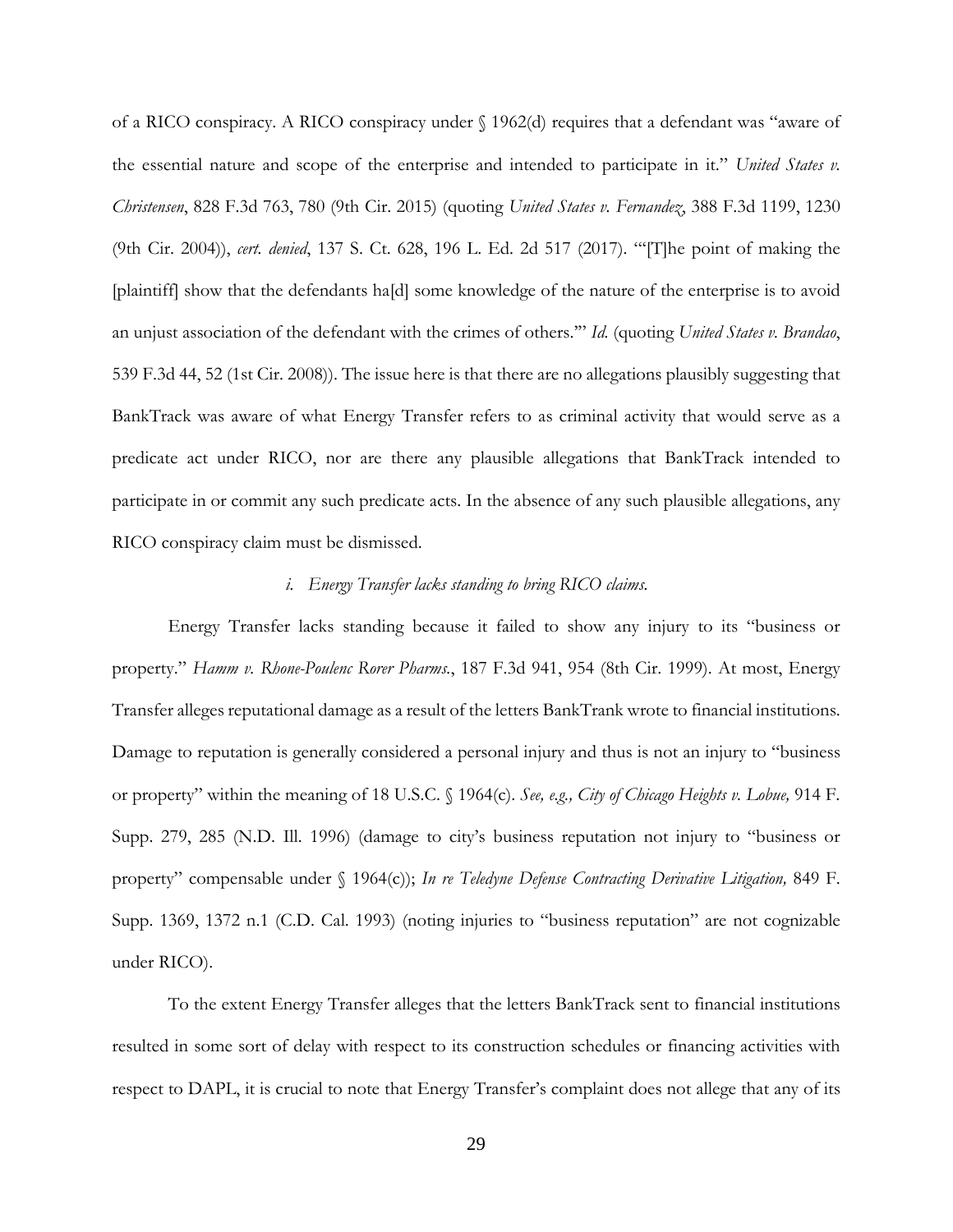loans were suspended or cancelled (only that one or more members of its lending syndicate sold their participation interests in the DAPL loans to third parties).

Moreover, almost all of the allegations address "misrepresentations" or "false" statements to third-parties, i.e., not Energy Transfer. They have not shown how those statements *proximately* harmed them. On almost identical facts, the Northern District of California recently dismissed RICO claims against Greenpeace for failing to satisfy RICO's rigorous proximate cause analysis:

Resolute does not explain how it is the victim of [Greenpeace's] fundraising scheme, given that the only person that could have been defrauded were the donors who gave the money. Also, to the extent that Resolute can claim harm, determining the amount of Resolute's damages attributable to Greenpeace's advocacy would be very difficult, because there are numerous reason why a customer might cease or interrupts its relationship with Resolute . . . .

## *Resolute Forest Prods. v. Greenpeace Int'l*, No. 17-cv-002824, 2017 U.S. Dist. LEXIS 170927,

at \*35 (N.D. Cal. Oct. 16, 2017). These allegations, similarly, simply do not establish standing.

# *ii. Energy Transfer failed to plead the existence of an enterprise.*

RICO liability requires the existence of an "enterprise", which is "a continuing unit that functions with a common purpose." *Nelson v. Nelson*, 833 F.3d 965, 968 (8th Cir. 2016) (quoting *Boyle v. United States*, 556 U.S. 938, 948 (2009)). A RICO enterprise must have "some sort of discrete existence and structure uniting its members in a cognizable group." *Id*. "Three elements must be proven to show that a RICO enterprise existed: (1) a common purpose that animates the individuals associated with it; (2) an ongoing organization with members who function as a continuing unit; and (3) an ascertainable structure distinct from the conduct of a pattern of racketeering." *United States v. Lee*, 374 F.3d 637, 647 (8th Cir. 2004). "In deciding whether an alleged RICO enterprise has an ascertainable structure distinct from the pattern of racketeering activity, [a court] must determine if the enterprise would still exist were the predicate acts removed from the equation." *Crest Constr. II, Inc. v. Doe*, 660 F.3d 346, 354-55 (8th Cir. 2011). Conclusory allegations of the existence of an enterprise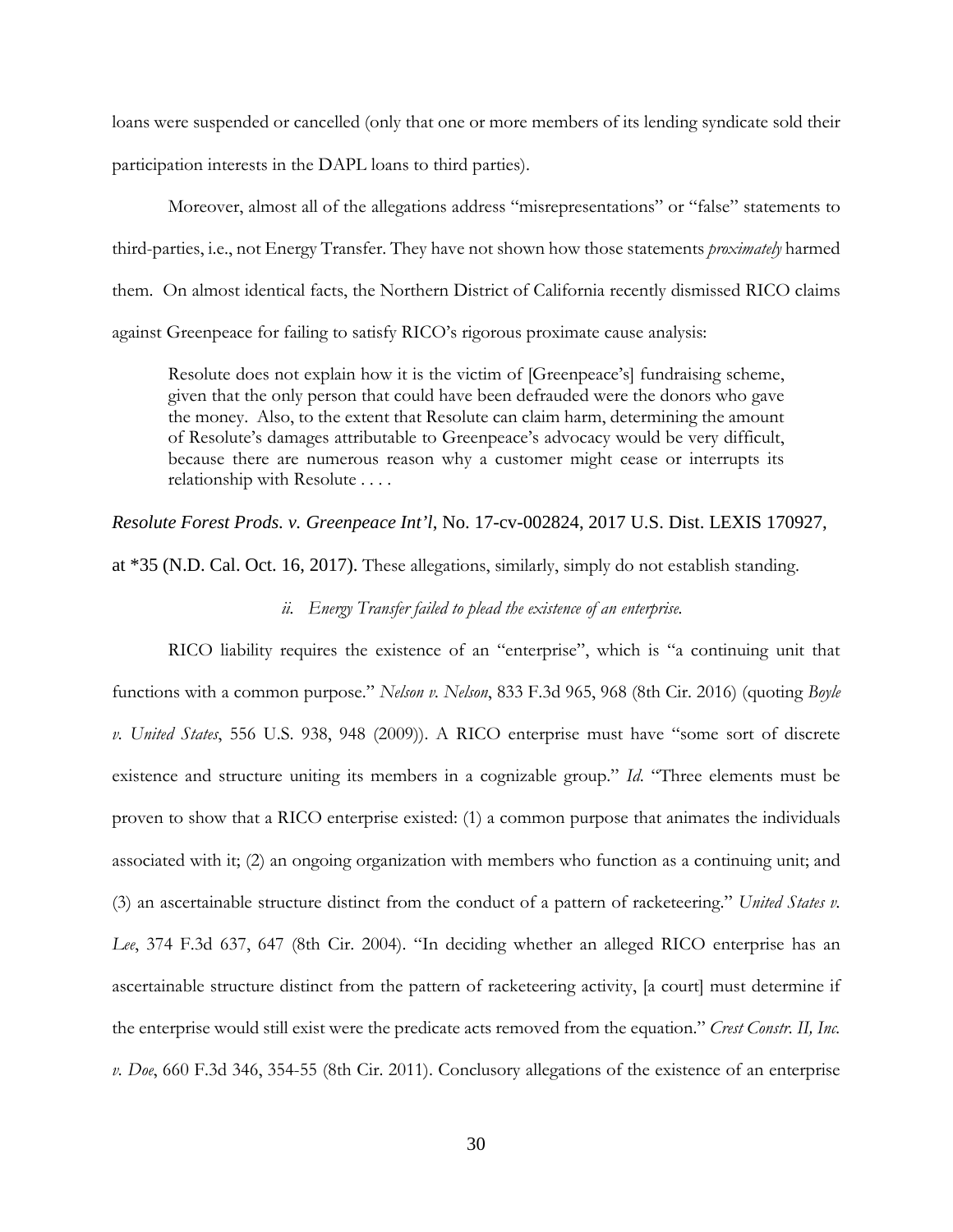are insufficient. *Nelson*, 833 F.3d at 968. Quite simply, Energy Transfer's complaint fails to plausibly allege any of the requirements of an enterprise.

As with almost all the allegations in the complaint, it is difficult to divine what Energy Transfer imagines is the common purpose of the "enterprise." The complaint states:

The common purpose of the Enterprise was to act as a parasite on the primarily local, indigenous objections to DAPL, and use those concerns to manufacture an international media frenzy based on sensational lies that could be used to raise funds, advance the ulterior motive of the Enterprise member's major financial supports, pressure Plaintiffs' business partners and investors to sever ties with the Company, and incite illegal and violent attacks.

Compl. ¶ 39. This allegation is remarkable in a number of respects. First – and significantly – it admits that there were indigenous objections to DAPL, which BankTrack would suggest provided a basis for its letters to financial institutions. However, in the context of its RICO claims, Energy Transfer apparently is unable to decide on a single common purpose for the alleged "enterprise." It appears to make four amorphous and poorly-articulated allegations. The first alleged common purpose was to "raise funds." That is not a "common" purpose. Energy Transfer has not alleged that the putative "enterprise" collected common funds that were then distributed to its members. Moreover, while any other defendant might theoretically have a motive to increase its own fundraising, no other defendant would have any reason to care about BankTrack's own fundraising efforts. And, critically, while the Complaint includes specific references to other co-defendants' efforts to fundraise in connection with legitimate advocacy efforts, there are no such allegations concerning BankTrack. All that is included about BankTrack is a barebones and unsupported allegation that it "benefited from their participation in the Enterprise by fraudulently inducing donations to BankTrack that were used to sustain its continued operations." Compl. ¶ 38(j).

The second allegation made by Energy Transfer was that the putative enterprise existed to advance the "ulterior motives" of financial backers. This allegation is unfathomable and makes no sense. Third, Energy Transfer alleges the purpose of the putative enterprise was to "pressure" their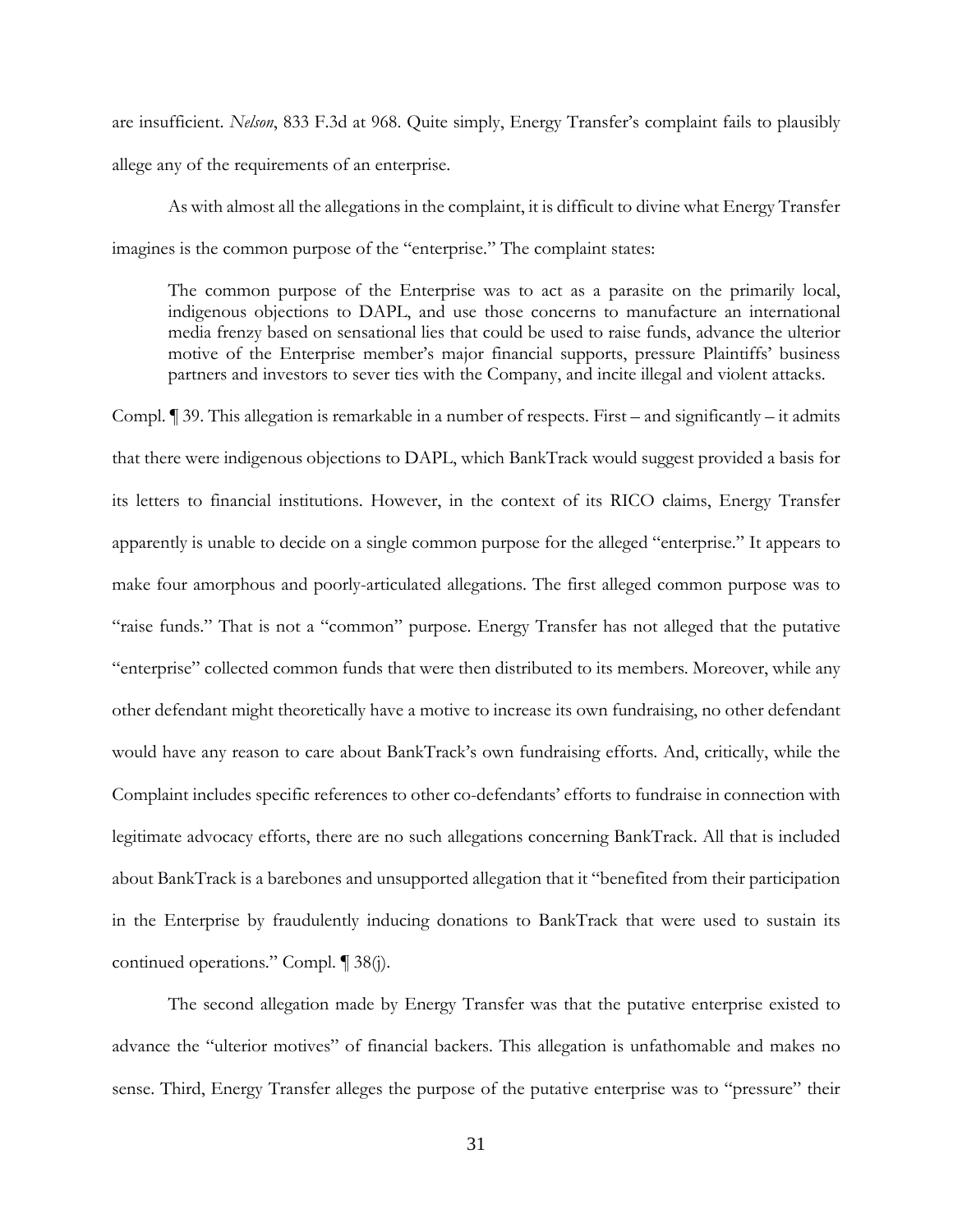business partners and investors to sever ties with them. While engaging international financial institutions on corporate social and environmental responsibilities is within BankTrack's independent interest, this allegation is insufficient – not to mention being fully-protected advocacy work.

Fourth, and finally, Energy Transfer alleges that the putative enterprise existed to "incite violent and illegal attacks." While some individual protesters were charged with criminal conduct, Energy Transfer has not alleged any evidence that BankTrack or any of its co-defendants shared that objective.

There are also no allegations in the Complaint (much less plausible ones) showing *how* the putative "Enterprise" is organized. There is nothing that suggests that the sweeping and disparate conduct discussed in the Complaint – which includes everything from environmental litigation, to grass-roots protesting, to writing to financial institutions – was being controlled or directed by the Enterprise . . . Or, who was calling the shots . . . Or, how the Enterprise communicated, coordinated or funded its efforts. *United States v. Kragness*, 830 F.2d 842, 856 (8th Cir. 1987) (an enterprise requires "an organization pattern or system of authority that provides a mechanism for directing the group's affairs on a continuing, rather than an ad hoc basis"). *See also See Stephens Inc. v. Geldermann, Inc.*, 962 F.2d 808, 815-16 (8th Cir. 1992) (no enterprise where the "group . . . had no structure independent of the alleged racketeering activity"). There is simply nothing here that suggests anything more than parallel but independent conduct. *Stephens Inc.*, 962 F.2d at 816. In the absence of any plausible allegations concerning an organizational structure for the putative "enterprise", Energy Transfer's RICO claims simply do not stand.

# *iii. BankTrack did not direct or control any RICO enterprise.*

In order to survive a motion to dismiss, Energy Transfer needs to plausibly plead that BankTrank participated in a RICO enterprise. To be liable, a RICO defendant must have "exercised some degree of control over the operation or management" of the enterprise. *Dahlgren v. First Nat'l*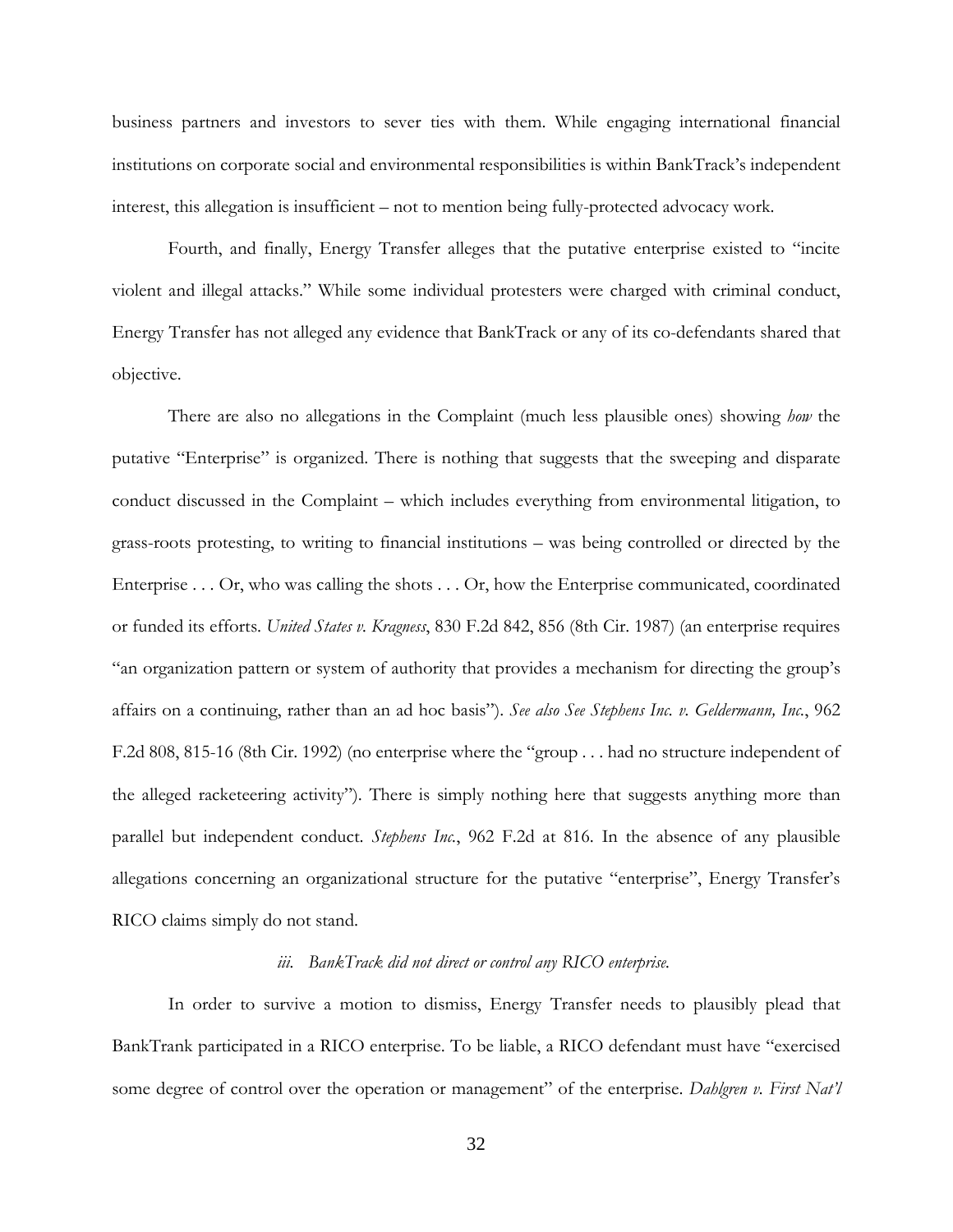*Bank,* 533 F.3d 681, 689-690 (8th Cir. 2008).

Energy Transfer has not made any plausible allegation in its Complaint that BankTrack exercised any degree of control or management of the putative enterprise. While it is not necessary that a RICO defendant have wielded complete control over an enterprise, a plaintiff "must prove some part in the direction . . . of the enterprise's affairs." *Handeen v. Lemaire*, 112 F.3d 1339, 1348 (8th Cir. 1997). Energy Transfer's complaint fails with respect to this basic requirement.

## *iv. Energy Transfer fails to plead that BankTrack engaged in racketeering activity.*

"Liability under RICO is premised upon conduct involving a 'pattern' of racketeering activity. 18 U.S.C. § 1962. RICO defines a 'pattern' as requiring at least two acts of racketeering activity or predicate acts." *Manion v. Freund*, 967 F.2d 1183, 1185 (8th Cir. 1992). The racketeering activity requires at least two "related" violations of specific criminal laws, which "amount to or pose a threat of continued criminal activity." *Id.* "A person cannot have engaged in a pattern of predicate racketeering activity without knowledge of the conduct that makes the predicate acts illegal." *Baker v. Patterson*, 2017 U.S.Dist.LEXIS 172748, at \*15-16 (D. Idaho, No. 4:16-CV-00181-MWB, Apr. 20, 2017).

#### **a. Defamation is not a predicate act.**

Energy Transfer's case is certainly not the first attempt to spin an alleged scheme to harm a plaintiff's professional reputation into a RICO claim. E.g., *Manax v. McNamara*, 660 F. Supp. 657, 658 (W.D. Tex. 1978), aff'd, 842 F.2d 808 (5th Cir. 1988) (alleging a conspiracy to harm plaintiff's medical practice). Appropriately, such claims are rarely successful because it is firmly established that defamation and many other similar allegations do not constitute requisite predicate acts for RICO violations. *E.g., Contes v. City of New York*, 1999 U.S. Dist. LEXIS 10634, No. 99 Civ. 1597, 1999 WL 500140, at \*8 (S.D.N.Y. July 14, 1999) ("Defamation is not a predicate act under § 1961."); *also see Mount v. Ormond*, 1991 U.S. Dist. LEXIS 12941, No. 91 Civ. 125, 1991 WL 191228, at \*2 (S.D.N.Y. Sept. 18, 1991) ("Section 1961(1) does not include defamation [or] libel … as predicate acts …"). In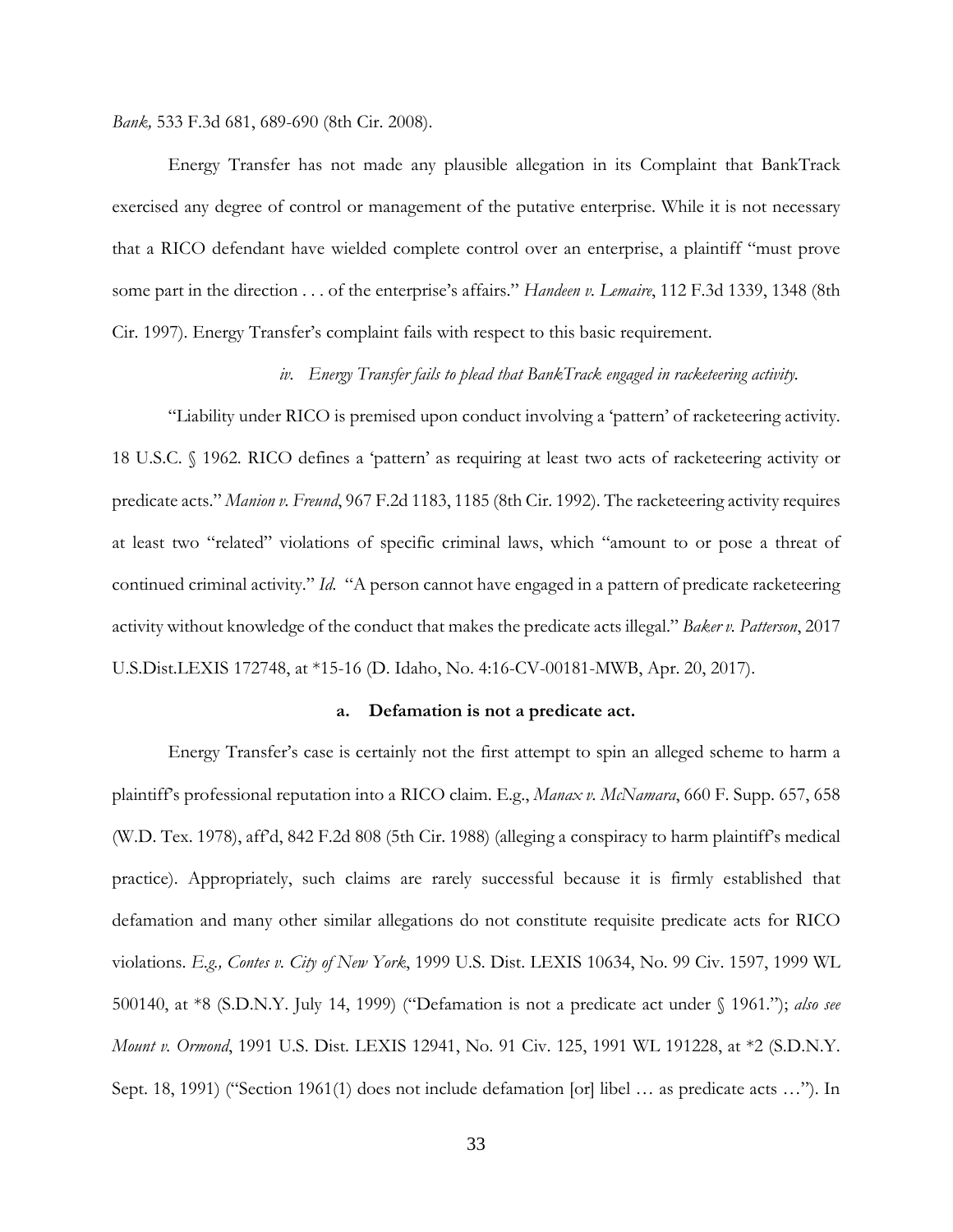this case, the only objective conduct Energy Transfer can point to are letters sent by BankTrack to financial institutions, as well as corresponding information published on BankTrack's website in the Netherlands. To the extent Energy Transfer believes such statements were defamatory (they were not), the bottom line is that it is insufficient to constitute a predicate act for purposes of establishing liability under RICO.

## **b. BankTrack is not liable on mail and wire fraud claims.**

Federal Rule of Civil Procedure 9(b), requiring that fraud allegations be pleaded with particularity, applies to civil claims under RICO where fraud is the predicate act. Thus, a plaintiff that bases its RICO claim on a mail or wire fraud scheme must allege the time, place, content of, and parties to the fraudulent communications, and must show that the plaintiff was deceived by those communications. *See, e.g., Abels v. Farmers Commodities Corp.*, 259 F.3d 910, 919 (8th Cir. 2001); *Cayman Exploration Corp. v. United Gas Pipe Line Co.*, 873 F.2d 1357, 1362 (10th Cir. 1989) (collecting cases); *American Dental Ass'n v. Cigna Corp.*, 605 F.3d 1283 (11th Cir. 2010). Energy Transfer has failed to meet this basic minimum requirement.

To make an actionable claim of fraud, representations must be made with knowledge of their falsity and with intent to deceive, and critically, that a plaintiff must show that they relied upon the representations made. *Leach v. Kelsch*, 106 N.W.2d 358, 364 (N.D. 1960). Fraud is not presumed but must be proved. *Id*. Energy Transfer's complaint fails miserably with respect to its fraud allegations. To prevail, it would have to demonstrate that it was defrauded, and that it relied upon representations made in BankTrack's communications. Energy Transfer has not – and cannot – claim that it relied upon statements made in BankTrack's letters to financial institutions and on its website to claim that it was in any way defrauded.

Allegations of predicate mail and wire fraud acts should state the contents of the communications, who was involved, where and when they took place, and explain why they were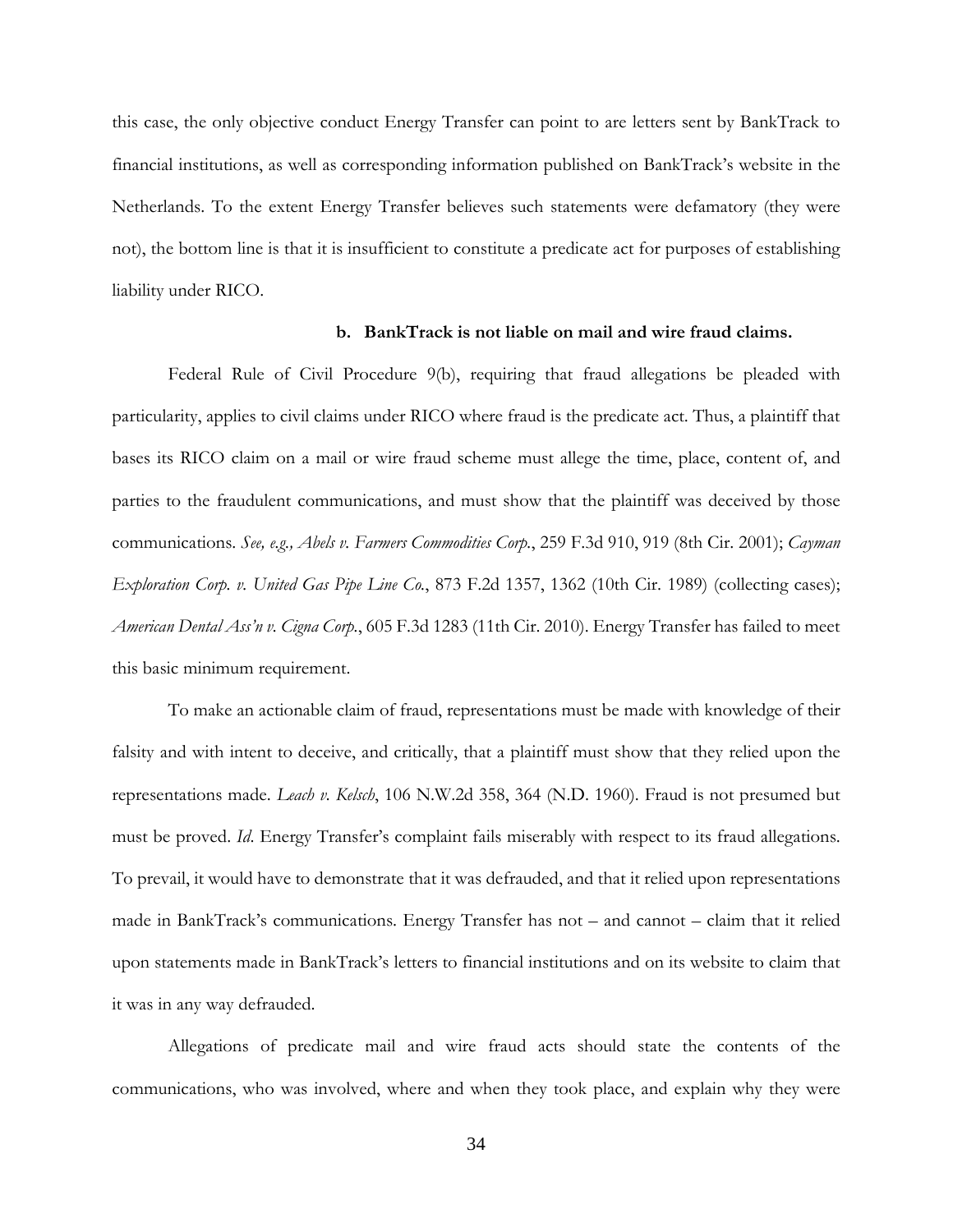fraudulent. *See, Official Publications, Inc. v. Kable News Co., Inc.,* 692 F. Supp. 239, 245 (S.D.N.Y. 1988), *aff'd in part, rev'd in part on other grounds,* 884 F.2d 664 (2d Cir. 1989). Energy Transfer's amorphous allegations of fraud simply do not suffice. Additionally, mail and wire fraud require a showing of fraudulent intent. *Jepson, Inc. v. Makita Corp.,* 34 F.3d 1321, 1328, (7th Cir. 1994); *also see, Gerstenfeld v. Nitsberg*, 190 F.R.D. 127 (S.D.N.Y. 1999) (dismissing RICO claims because the complaint failed to allege facts giving rise to a strong inference of fraudulent intent). Energy Transfer failed to allege facts that support an inference of intent for its claims and has simply not adequately pled a predicate act of mail and wire fraud.

## **c. Energy Transfer's extortion allegations are baseless.**

In the present case Energy Transfer alleges that BankTrack engaged in the "harassment" of its creditors with "extortionate threats" in order to claim a predicate act under RICO. Compl., ¶ 400. Energy Transfer does not come close to alleging extortion. "[E]xtortion is defined as 'the obtaining of property from another, with his consent, induced by wrongful use of actual or threatened force, violence or fear . . . .'" *I.S. Joseph Co. v. J. Lauritzen A/S*, 751 F.2d 265, 267 (8th Cir. 1984) (quoting 18 U.S.C. § 1951). *See also Scheidler v. Nat'l Org. for Women, Inc.*, 537 U.S. 393, 407 (2003).

Whom did BankTrack extort? Plaintiffs believe BankTrack extorted the financial institutions that were sent letters. If so, what property did BankTrack obtain or seek to obtain? The Complaint is silent on that point. And, more fundamentally, what was the threat that BankTrack made to those institutions? BankTrack certainly did not threaten violence; and, they did not even threaten a boycott or any similar action that might cause those institutions to fear economic injury.[19](#page-34-0) *See Flowers v.* 

<span id="page-34-0"></span><sup>19</sup> With respect to extortion allegations, it is worth noting that there is nothing inherently wrongful about the use of economic fear to obtain property. *See United States v. Kattar*, 840 F.2d 118, 123 (1st Cir. 1988); *United States v. Clemente*, 640 F.2d 1069, 1077 (2d Cir.), *cert. denied*, 454 U.S. 820, 102 S. Ct. 102, 70 L. Ed. 2d 91 (1981). "Unlike extortion cases based on the use of force and violence, extortion cases based on the use of economic fear typically will not involve allegations of wrongful means, but only allegations of wrongful ends." *United States v. Sturm,* 870 F.2d 769, 772-773 (1st Cir. 1989). As with the failure to plead wrongful intent for its mail and wire fraud claims, there are no plausible allegations that BankTrack possessed the requisite wrongful purpose for extortion here.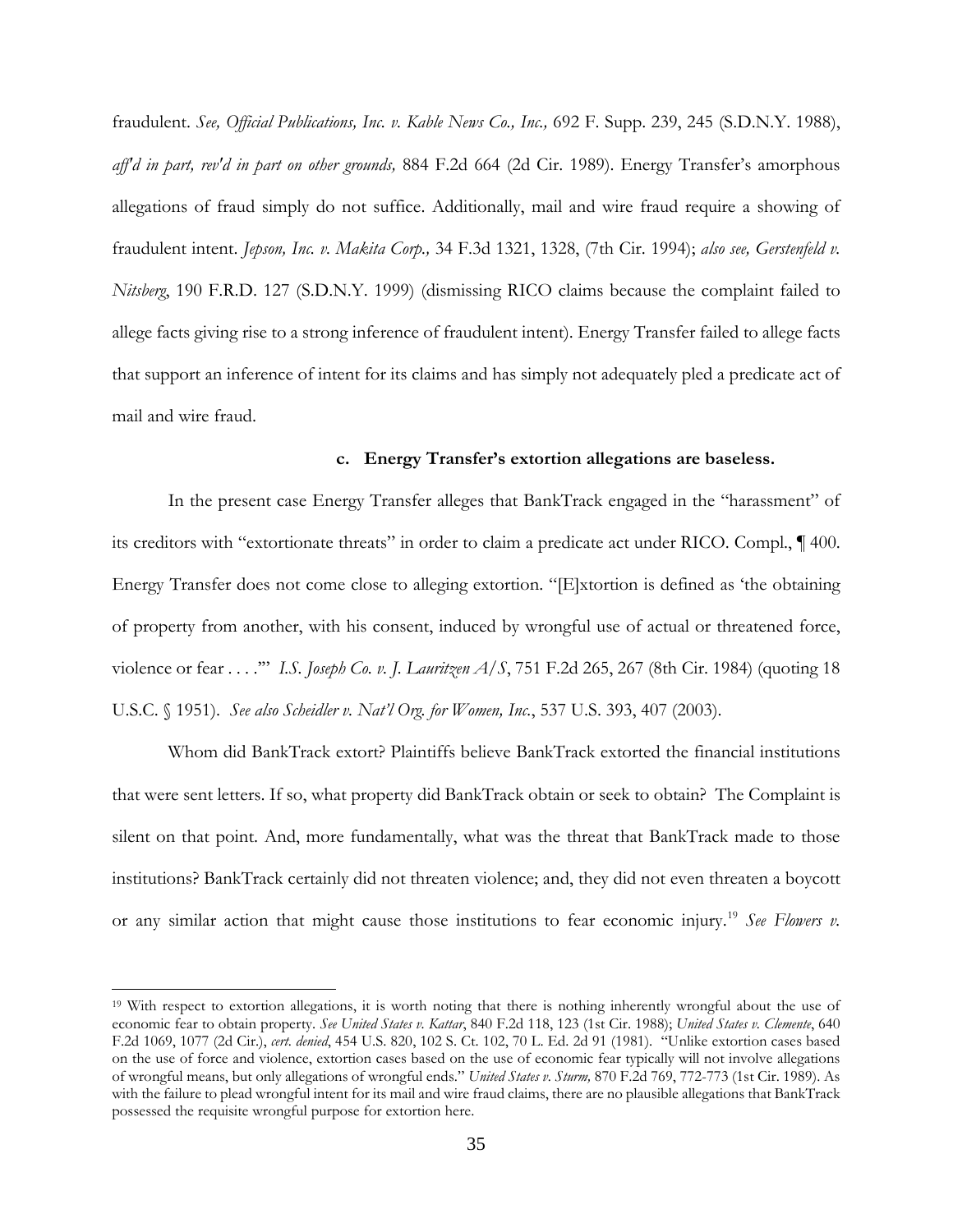*Continental Grain Co. , Wayne Poultry Div.*, 775 F.2d 1051, 1053 (8th Cir. 1985). Plaintiffs have not shown any of the elements of extortion.

Furthermore, what Energy Transfer refers to as "extortionate threats" – namely, advocating that financial institutions divest from certain projects, including DAPL – also falls into the realm of protected speech. "Speech does not lose its protected character . . . simply because it may . . . coerce [others] into action." *Claiborne Hardware*, 458 U.S. at 910; *accord Organization For a Better Austin*, 402 U.S. at 419 (holding that petitioners' purpose in distributing literature to "'force' respondent to sign a nosolicitation agreement. . . does not remove [the expression] from the reach of the First Amendment.").

#### **3. Energy Transfer's state law claims fail.**

### *i. State RICO claims lack merit.*

Analysis of the state law RICO claims made by Energy Transfer to a large extent follows the guidance of the federal cases cited above. However, the North Dakota Supreme Court, in *Rolin Mfg., Inc. v. Mosbrucker*, 544 N.W.2d 132 (N.D. 1996), provided specific guidance with respect to North Dakota's RICO variant. The Court noted that "to state a cause of action for civil damages under RICO, the plaintiff's damages must be proximately caused by the defendant's violation of a predicate RICO act." (*citing Rosier v. First Financial Capital Corp.*, 181 Ariz. 218, 889 P.2d 11, 15 (Ariz.App.1994)), *Id*, at 138. Furthermore, state RICO claims must "be pled with the same particularity that is required in the pleading of fraud. Fed.R.Civ.P. 9(b)" (*citing Taylor v. Bear Stearns & Co.*, 572 F.Supp. 667, 682 (N.D.Ga.1983)), *Id*. Critically, the Court noted that "predicate acts must be criminal acts. … Characterizing some event as criminal does not make it so. ... Therefore, it is necessary that either a prior conviction or probable cause be alleged with reference to the predicate acts" (*citing Taylor v. Bear Stearns & Co.*, 572 F.Supp. at 682–83), *Id*.

This presents Energy Transfer with an extremely high burden in that under state law, "[a] necessary ingredient of every successful RICO claim is an element of criminal activity …" *Id*., *citing*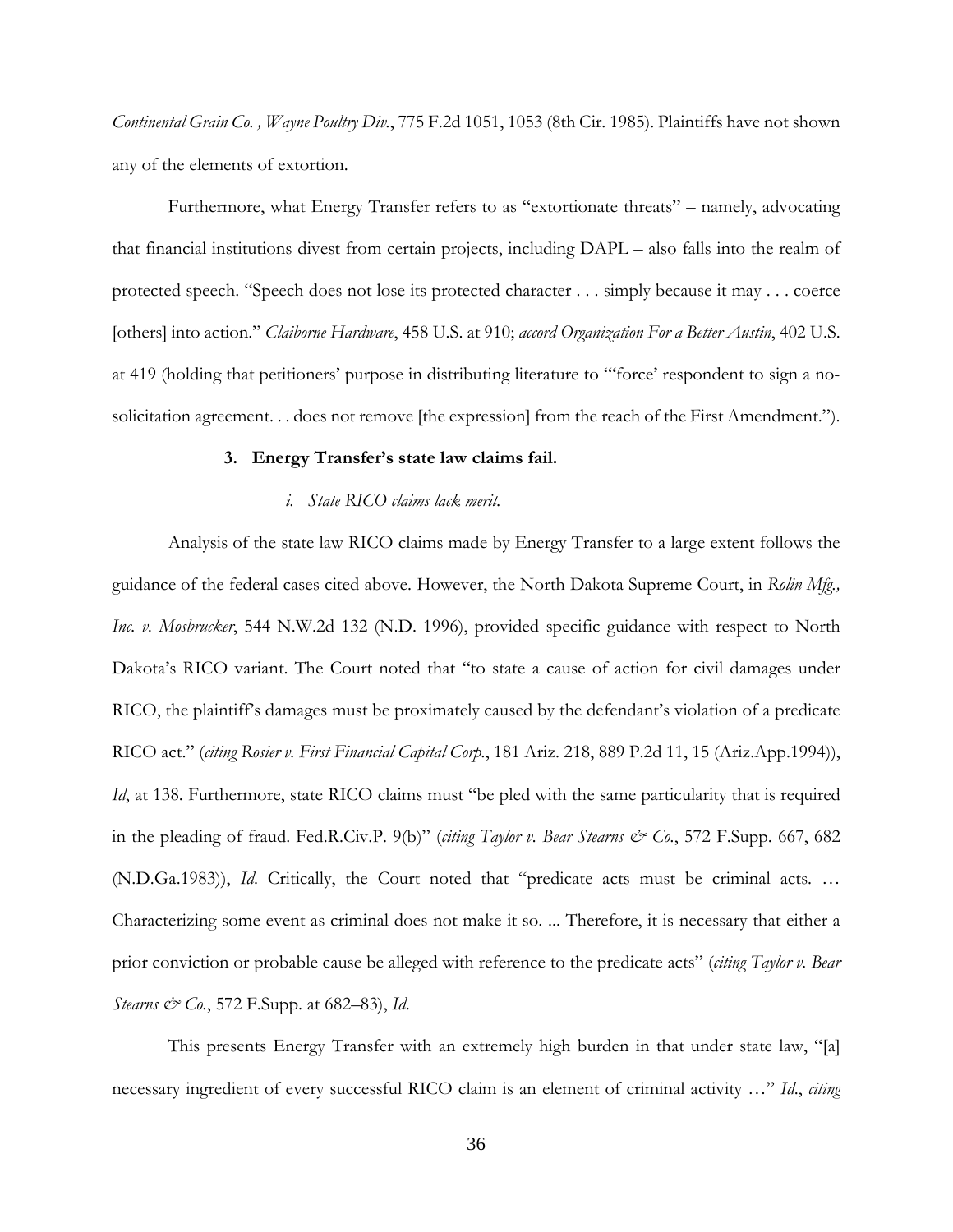*Babst v. Morgan Keegan & Co.*, 687 F.Supp. 255, 258 (E.D.La.1988), and that a defendant's state of mind be the same as that required in a criminal prosecution." *Id*. While Energy Transfer attempts to characterize BankTrack's correspondence with financial institutions and publication of information on its website as criminal acts, mere assertions do not make it so. Energy Transfer's pleadings fall far short of the legal prerequisites and it is unable to plead a claim capable of surviving a motion to dismiss.

## *ii. Civil conspiracy claims lack merit.*

The North Dakota Supreme Court defined a "civil conspiracy" as "a combination of two or more persons acting in concert to commit an unlawful act or to commit a lawful act by unlawful means, the principal element of which is an agreement between the parties to inflict a wrong against or injury upon another and an overt act that results in damages. *Service Oil v. Gjestvang*, 861 N.W.2d 490, 500 (N.D. 2015). As discussed above, BankTrack's activities constituted lawful advocacy work protected by the First Amendment. Simply, Energy Transfer has failed to plausibly plead facts establishing the existence of a civil conspiracy under North Dakota law. It is also worth noting that "[a]lthough criminal and civil conspiracy have similar elements, the distinguishing factor between the two is that damages are the essence of a civil conspiracy and the agreement is the essence of a criminal conspiracy. There can be no damages if there is not an unlawful act." *Burris Carpet Plus, Inc. v. Burris*, 2010 ND 118, ¶ 42, 785 N.W.2d 164 (citations omitted). Energy Transfer has not shown any unlawful acts, hence, no damages. Its state law civil conspiracy claim lacks merit.

### *iii. Energy Transfer's tortious interference claims lack merit.*

Under North Dakota law, to succeed on a claim for tortious interference, a plaintiff must prove "(1) a contract existed, (2) the contract was breached, (3) the defendant instigated the breach, and (4) the defendant instigated the breach without justification." *Thimjon Farms Partnership v. First Intern. Bank & Trust*, 3837 N.W.2d 327, 333 (N.D. 2013). In this instance, Energy Transfer alleges that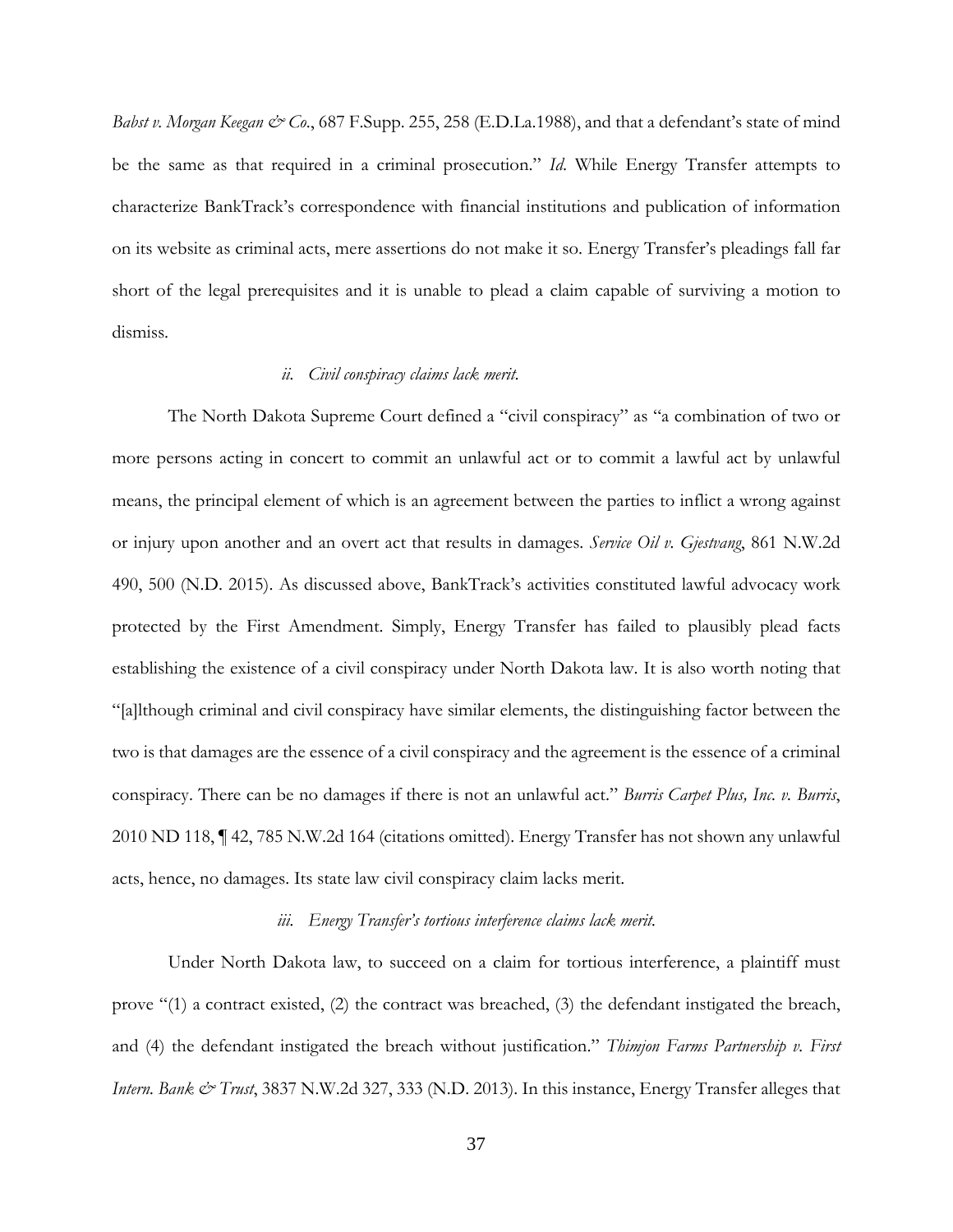BankTrack's letters to its lenders constituted tortious interference with its business relationships. Under the most generous reading of the complaint, Energy Transfer fails to make a claim, as it has not pled that BankTrack's letters to lenders (which BankTrank argues were justified) resulted in a breach of any of the credit facilities in place to finance DAPL. At most, Energy Transfer claims that DNB Norway sold its investments in DAPL to a third party. Compl., ¶ 239. There is no plausible allegation of a breach of any of Energy Transfer's loan agreements made in the complaint and, therefore, no claim exists for tortious interference.

#### *iv. State law defamation claims lack merit.*

North Dakota generally follows the reasoning set forth above in BankTrack's discussion of First Amendment privilege. Under state law, the same analysis of Energy Transfer's status as a public figure applies, as does the protection afforded statements of opinion. To determine a plaintiff's public figure status, courts "look at the nature and extent of the individual's participation in the controversy giving rise to the alleged defamation." *Riemers v. Mahar*, 748 N.W.2d 714, 721 (N.D. 2008). For public figures, or even limited public figures, North Dakota follows *Gertz* and corresponding Supreme Court precedent. Actual malice requires showing knowledge that the statements are false or that the statements were made with reckless disregard for whether they were false. *Id*. The plaintiff must demonstrate the author had serious doubts about the truth of his publication or had "a high degree of awareness of [the] probable falsity." *Id*.

Furthermore, statements of opinion, such as those expressed in BankTrack's advocacy work – persuading financial institutions to strengthen their commitments to environmental and social responsibility in light of the DAPL controversy and ongoing media reports of events related to the DAPL protests – constitute core protected speech and are not defamatory. *Milkovich v. Lorain Journal Co.*, 497 U.S. 1, 20 (1990); *Gertz, supra* at 339-40. As noted above, Energy Transfer has not met this burden and its state law claims fail.